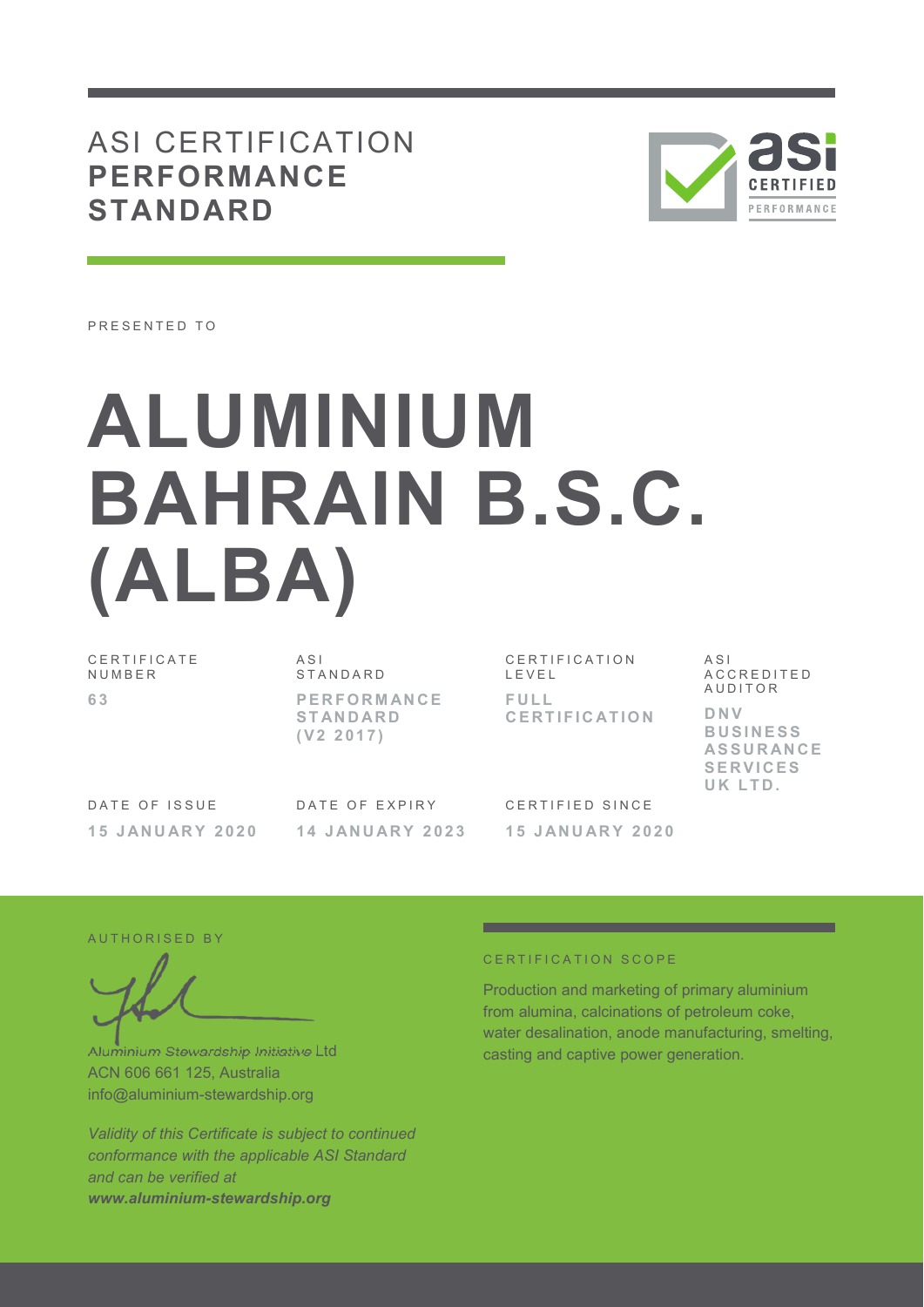# SUMMARY AUDIT REPORT **PERFORMANCE STANDARD**

## **OVERVIEW**

| MEMBER NAME                       | Aluminium Bahrain B.S.C. (Alba)                                                                                                                                                                                                                                                                                                                                                                                                                                                                                 |
|-----------------------------------|-----------------------------------------------------------------------------------------------------------------------------------------------------------------------------------------------------------------------------------------------------------------------------------------------------------------------------------------------------------------------------------------------------------------------------------------------------------------------------------------------------------------|
| ENTITY NAME                       | Aluminium Bahrain B.S.C. (Alba)                                                                                                                                                                                                                                                                                                                                                                                                                                                                                 |
| CERTIFICATION<br>SCOPE            | Production and marketing of primary aluminium from alumina, calcinations of<br>petroleum coke, water desalination, anode manufacturing, smelting, casting<br>and captive power generation.                                                                                                                                                                                                                                                                                                                      |
| SUPPLY CHAIN<br><b>ACTIVITIES</b> | <b>Aluminium Smelting</b><br>Casthouses                                                                                                                                                                                                                                                                                                                                                                                                                                                                         |
| ASI STANDARD                      | <b>Performance Standard V2</b>                                                                                                                                                                                                                                                                                                                                                                                                                                                                                  |
| AUDIT TYPE                        | Initial Certification Audit $(3 – 7$ November 2019)<br>Surveillance Audit (28 - 30 June 2021)                                                                                                                                                                                                                                                                                                                                                                                                                   |
| AUDIT FIRM                        | DNV Business Assurance Services UK Ltd.                                                                                                                                                                                                                                                                                                                                                                                                                                                                         |
| AUDIT DATE                        | 3-7 November 2019 (Initial Certification Audit)<br>28 - 30 June 2021 (Surveillance Audit)                                                                                                                                                                                                                                                                                                                                                                                                                       |
| AUDIT REPORT<br>SUBMISSION        | 20 November 2019 (Initial Certification Audit)<br>$\bullet$<br>7 October 2021 (Surveillance Audit)                                                                                                                                                                                                                                                                                                                                                                                                              |
| AUDIT SCOPE                       | Initial Certification Audit (3 - 7 November 2019)<br>The audit scope covered the Alba Calciner and Alba Smelter. Production<br>and marketing of primary aluminium from alumina, calcinations of petroleum<br>coke, water desalination, anode manufacturing, smelting, casting and<br>captive power generation.<br>Supply chain activities included in the audit scope:<br><b>Aluminium Smelting</b><br>Casthouses<br>All relevant criteria in the ASI Performance Standard were included in the<br>audit scope. |
|                                   | Surveillance Audit (28 - 30 June 2021)                                                                                                                                                                                                                                                                                                                                                                                                                                                                          |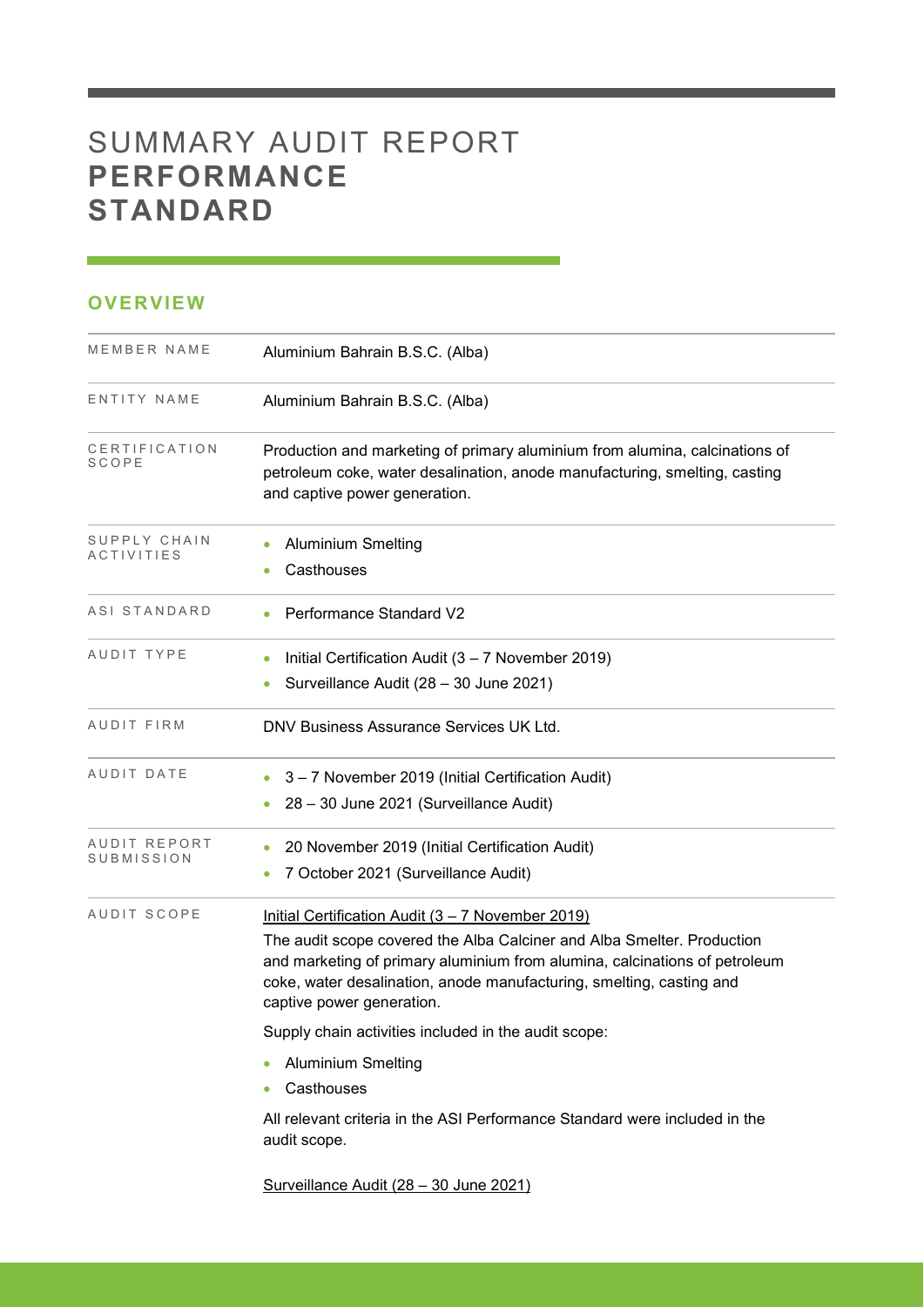|                         | The audit scope covered the Alba Calciner and Alba Smelter. Production<br>and marketing of primary aluminium from alumina, calcinations of petroleum<br>coke, water desalination, anode manufacturing, smelting, casting and<br>captive power generation.                                                                                                 |  |  |  |  |  |
|-------------------------|-----------------------------------------------------------------------------------------------------------------------------------------------------------------------------------------------------------------------------------------------------------------------------------------------------------------------------------------------------------|--|--|--|--|--|
|                         | Supply chain activities included in the audit scope:                                                                                                                                                                                                                                                                                                      |  |  |  |  |  |
|                         | <b>Aluminium Smelting</b>                                                                                                                                                                                                                                                                                                                                 |  |  |  |  |  |
|                         | Casthouses                                                                                                                                                                                                                                                                                                                                                |  |  |  |  |  |
|                         | All relevant criteria in the ASI Performance Standard were included in the<br>audit scope.                                                                                                                                                                                                                                                                |  |  |  |  |  |
|                         | At the time of the audit (June 2021), access to the site was not possible, due<br>to COVID-19 related travel restrictions. The audit has been undertaken as a<br>'desktop' exercise, in accordance with the ASI Interim Policy regarding<br>Audits, Audit-Related Travel and Coronavirus (v4), and included a remote<br>review of relevant documentation. |  |  |  |  |  |
| AUDIT<br>OUTCOME        | Certification                                                                                                                                                                                                                                                                                                                                             |  |  |  |  |  |
| AUDIT<br>METHODOLOGY    | The Auditors confirm that:                                                                                                                                                                                                                                                                                                                                |  |  |  |  |  |
| DECLARATION             | $\blacksquare$ The information provided by the Entity is true and accurate to the best<br>knowledge of the Auditor(s) preparing this report.                                                                                                                                                                                                              |  |  |  |  |  |
|                         | ■ The findings are based on verified Objective Evidence relevant to the<br>time period for the Audit, traceable and unambiguous.                                                                                                                                                                                                                          |  |  |  |  |  |
|                         | The Audit Scope and audit methodology are sufficient to establish<br>confidence that the findings are indicative of the performance of the<br>Entity's defined Certification Scope.                                                                                                                                                                       |  |  |  |  |  |
|                         | The Auditor(s) have acted in a manner deemed ethical, truthful, accurate<br>⊠<br>professional, independent and objective.                                                                                                                                                                                                                                 |  |  |  |  |  |
| CERTIFICATION<br>PERIOD | 15 January 2020 - 14 January 2023                                                                                                                                                                                                                                                                                                                         |  |  |  |  |  |
| NEXT AUDIT<br>TYPE      | <b>Re-Certification Audit</b>                                                                                                                                                                                                                                                                                                                             |  |  |  |  |  |
| NEXT AUDIT<br>DUE DATE  | 14 January 2023                                                                                                                                                                                                                                                                                                                                           |  |  |  |  |  |
| CERTIFICATE<br>NUMBER   | 63                                                                                                                                                                                                                                                                                                                                                        |  |  |  |  |  |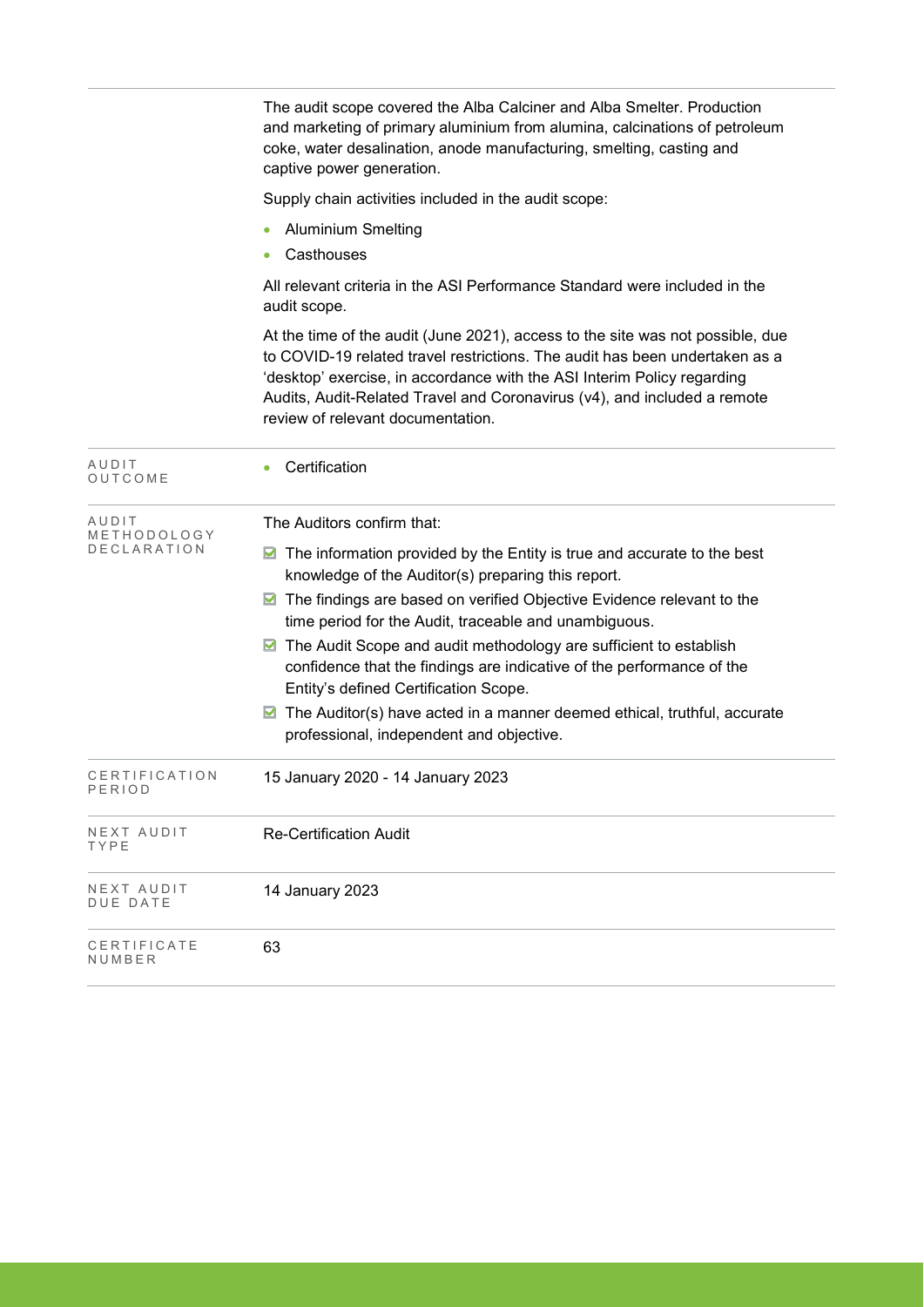## **SUMMARY OF FINDINGS**

| <b>CRITERION</b>                                                                 | <b>RATING</b> | COMMENT                                                                                                                                                                                                                                                                                                                                                                                                          |  |
|----------------------------------------------------------------------------------|---------------|------------------------------------------------------------------------------------------------------------------------------------------------------------------------------------------------------------------------------------------------------------------------------------------------------------------------------------------------------------------------------------------------------------------|--|
| PRINCIPLE 1 BUSINESS INTEGRITY                                                   |               |                                                                                                                                                                                                                                                                                                                                                                                                                  |  |
| 1.1 Legal Compliance                                                             | Conformance   | The Entity has implemented suitable systems to<br>identify, understand, document, comply and<br>report as needed on Applicable Laws to its<br>business, by maintaining clear roles,<br>responsibilities and awareness.                                                                                                                                                                                           |  |
| 1.2 Anti-Corruption                                                              | Conformance   | The Entity has established a Code of Conduct,<br>which includes policy statements on bribery and<br>corruption, which is communicated to all<br>employees and contractors through regular<br>trainings. It has assessed the anti-corruption<br>risks and established a confidential bribery and<br>corruption reporting process available to all<br>stakeholders.                                                |  |
| 1.3 Code of Conduct                                                              | Conformance   | The Entity has established the Code of Conduct<br>document and has effectively implemented it by<br>providing suitable training to all the workers<br>having access to the workplace and by creating<br>awareness across its supply chain. Alba Code of<br>Conduct is available at:<br>https://www.albasmelter.com/About%20Alba/Co<br>de-of-Conduct/pdf/Code%20of%20Conduct.pdf                                  |  |
| PRINCIPLE 2 POLICY & MANAGEMENT                                                  |               |                                                                                                                                                                                                                                                                                                                                                                                                                  |  |
| 2.1a Environmental, Social, and<br>Governance Policy (implement and<br>maintain) | Conformance   | The Entity has established, implemented and<br>maintained Environmental, Social and<br>Governance policy for its business and supply<br>chain.<br>https://www.albasmelter.com/investments/Pdf/S<br>afety%20Policy.pdf<br>https://www.albasmelter.com/Corporate%20Res<br>ponsibility/CSR/Pages/default.aspx<br>https://www.albasmelter.com/Procurement/PDF/<br>Social%20Management%20Policy%20-<br>%20English.pdf |  |
| 2.1b Environmental, Social, and<br>Governance Policy (senior<br>management)      | Conformance   | The Entity has demonstrated leadership<br>commitment by endorsing and periodically<br>reviewing various policies covering<br>Environmental, Social and Governance factors<br>and by providing resources as needed for its<br>implementation.                                                                                                                                                                     |  |
| 2.1c Environmental, Social, and<br>Governance Policy (communication)             | Conformance   | The Entity has effectively communicated the<br>Environmental, Social and Governance policy to<br>its stakeholders.                                                                                                                                                                                                                                                                                               |  |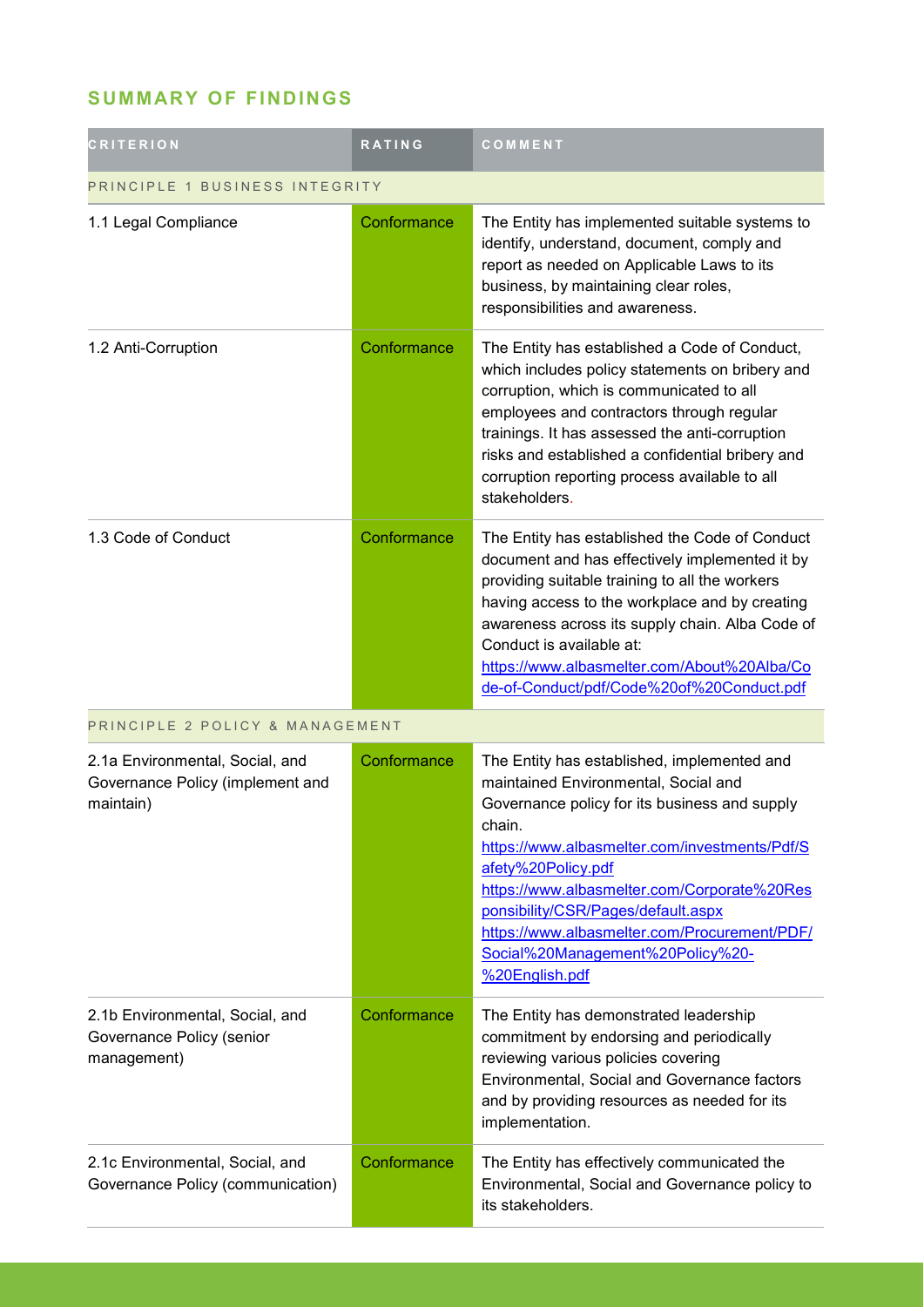| <b>CRITERION</b>                                                       | RATING                    | COMMENT                                                                                                                                                                                                                                                                                                                                                                                                                                                                                                                                                                                                                                                                           |
|------------------------------------------------------------------------|---------------------------|-----------------------------------------------------------------------------------------------------------------------------------------------------------------------------------------------------------------------------------------------------------------------------------------------------------------------------------------------------------------------------------------------------------------------------------------------------------------------------------------------------------------------------------------------------------------------------------------------------------------------------------------------------------------------------------|
|                                                                        |                           | https://www.albasmelter.com/investments/Pdf/S<br>afety%20Policy.pdf<br>https://www.albasmelter.com/Corporate%20Res<br>ponsibility/CSR/Pages/default.aspx<br>https://www.albasmelter.com/Procurement/PDF/<br>Social%20Management%20Policy%20-<br>%20English.pdf                                                                                                                                                                                                                                                                                                                                                                                                                    |
| 2.2 Leadership                                                         | Conformance               | The Entity has nominated one of its senior<br>management personnel (Director of SHE, Fire<br>and Security) as having overall responsibility<br>and authority for ensuring conformance with ASI<br>Performance Standard.                                                                                                                                                                                                                                                                                                                                                                                                                                                           |
| 2.3a Environmental and Social<br>Management Systems<br>(environmental) | Conformance               | The Entity maintains ISO 14001:2015<br>certification which is subjected to periodic audits<br>by an independent accredited certification body.<br>https://www.albasmelter.com/investments/Enviro<br>nment/Documents/ISO14001.pdf                                                                                                                                                                                                                                                                                                                                                                                                                                                  |
| 2.3b Environmental and Social<br>Management Systems (social)           | Conformance               | The Entity has a documented social<br>management system in the form of a social<br>manual in line with international standard<br>SA8000.                                                                                                                                                                                                                                                                                                                                                                                                                                                                                                                                          |
| 2.4 Responsible Sourcing                                               | Minor Non-<br>Conformance | The Entity has implemented a Sustainable<br>Procurement Policy and Social Management<br>Policy for its supply chain that addresses<br>environmental, social and governance issues.<br>Refer to the following:<br>https://www.albasmelter.com/Procurement/PDF/<br>SustainableProcurementPolicy.pdf<br>https://www.albasmelter.com/Procurement/PDF/<br>Social%20Management%20Policy%20-<br>%20English.pdf<br>Supplier Due Diligence process is implemented<br>but lacks effectiveness in reviewing supplier<br>provided provision for an appropriate conclusion<br>about the suppliers alignment with respect to<br>sustainable procurement policy and social<br>management policy. |
| 2.5 Impact Assessments                                                 | Conformance               | The Entity has conducted Environment and<br>Social Impact Assessment (ESIA) for all new<br>projects which also covers cultural and Human<br>Rights impacts. The recommendations are<br>implemented and monitored periodically.<br>https://www.albasmelter.com/Corporate%20Res<br>ponsibility/CSR/Documents/Alba%20Line%206<br>%20Supplementary%20ESIA.pdf                                                                                                                                                                                                                                                                                                                         |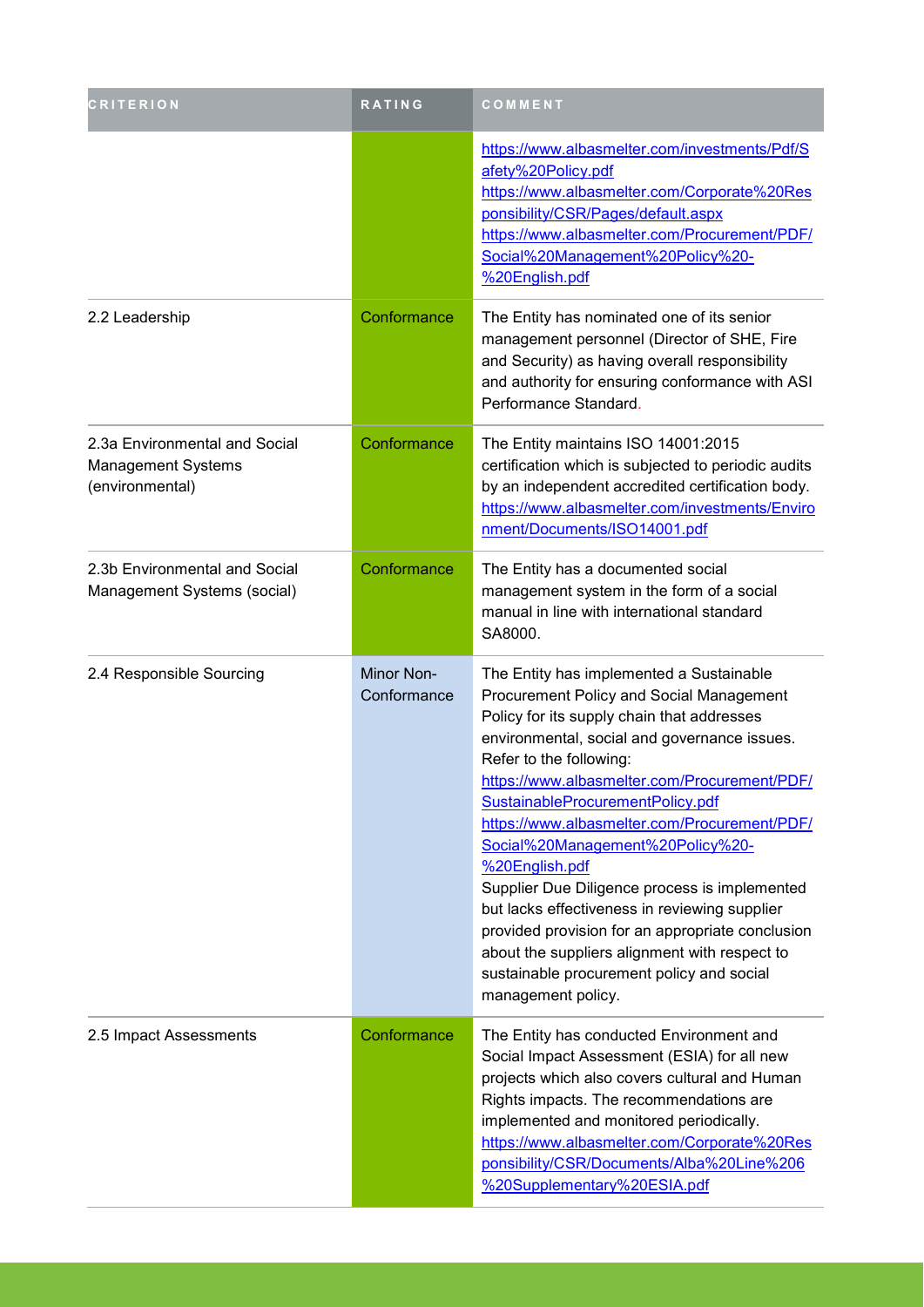| <b>CRITERION</b>                                        | RATING      | COMMENT                                                                                                                                                                                                                                                                                                                                                                                                                                                                                                                                                                                                                                   |
|---------------------------------------------------------|-------------|-------------------------------------------------------------------------------------------------------------------------------------------------------------------------------------------------------------------------------------------------------------------------------------------------------------------------------------------------------------------------------------------------------------------------------------------------------------------------------------------------------------------------------------------------------------------------------------------------------------------------------------------|
| 2.6 Emergency Response Plan                             | Conformance | The Entity has developed site specific<br>emergency response plans based on ISO 14001<br>and ISO 45001 requirements in collaboration<br>with potentially affected stakeholder groups<br>such as workers and their representatives<br>including contractors and government bodies.                                                                                                                                                                                                                                                                                                                                                         |
| 2.7 Mergers and Acquisitions                            | Conformance | The Entity is aware of and committed to<br>implement a review of Environmental, Social<br>and Governance issues in the Due Diligence<br>process for mergers and acquisitions using<br>references from International Financial<br>Corporation (IFC) Performance Standard and<br>the UN Guiding Principles on Business and<br>Human Rights.                                                                                                                                                                                                                                                                                                 |
| 2.8 Closure, Decommissioning and<br><b>Divestment</b>   | Conformance | Entity has not closed, decommissioned or<br>divestment any of its facility till date but is aware<br>about the requirement to review Environmental,<br>Social and Governance issues and intends to<br>apply the same if required in the future.                                                                                                                                                                                                                                                                                                                                                                                           |
| PRINCIPLE 3 TRANSPARENCY                                |             |                                                                                                                                                                                                                                                                                                                                                                                                                                                                                                                                                                                                                                           |
| 3.1 Sustainability Reporting                            | Conformance | The Entity publishes an annual Sustainability<br>Report. The most recent report is for 2019<br>published in its website is available at:<br>https://www.albasmelter.com/mc/Newsletters/pd<br>f/AlbaSustainabilityReport2019.pdf<br>Pages 11 and 12 outlines the Sustainability<br>Management Approach and Sustainability<br>Framework and Priority Areas. Page 15<br>provides the materiality analysis derived from<br>stakeholder engagement identifying<br>environmental, social and economic impacts.<br>The Entity shall publicly disclose its governance<br>approach and its material environmental, social<br>and economic impacts. |
| 3.2 Non-compliance and liabilities                      | Conformance | Since 2016, the Entity publishes its<br>Sustainability Report on an annual basis which<br>contains information on fines, judgements,<br>penalties and non-monitory sanctions as<br>applicable. The Annual Sustainability Report<br>2019 is available at:<br>https://www.albasmelter.com/mc/Newsletters/pd<br>f/AlbaSustainabilityReport2019.pdf                                                                                                                                                                                                                                                                                           |
| 3.3a Payments to governments<br>(legal and contractual) | Conformance | The Entity has policies and controls in place to<br>make, or have made on its behalf, payments to<br>governments on a legal and/or contractual basis<br>only. The Entity is periodically audited by the                                                                                                                                                                                                                                                                                                                                                                                                                                   |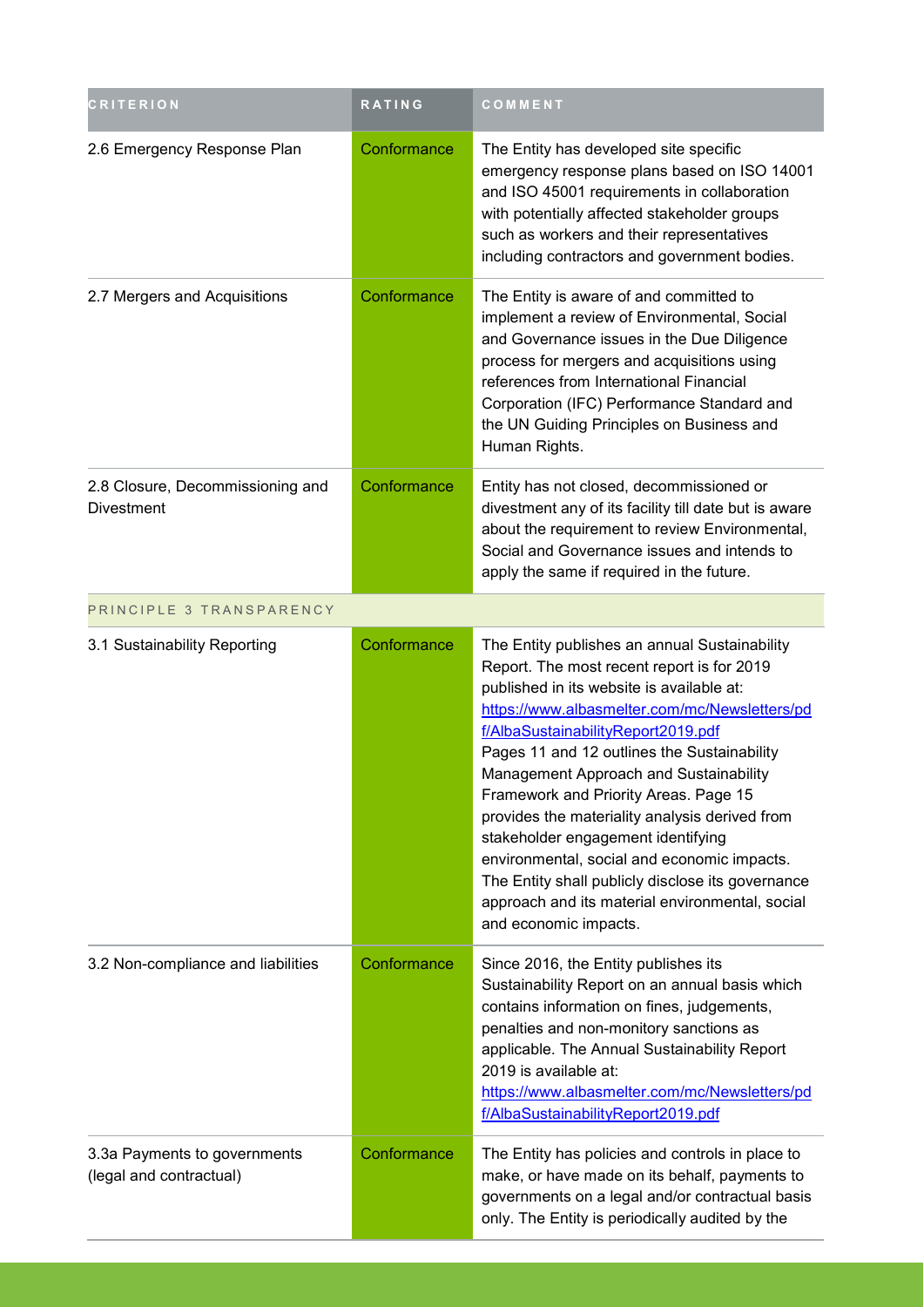| <b>CRITERION</b>                                                          | RATING         | COMMENT                                                                                                                                                                                                                                                                                                                                                                                                           |
|---------------------------------------------------------------------------|----------------|-------------------------------------------------------------------------------------------------------------------------------------------------------------------------------------------------------------------------------------------------------------------------------------------------------------------------------------------------------------------------------------------------------------------|
|                                                                           |                | National Audit Office to ensure that the<br>organization meets its compliance obligations<br>including payments to governments.<br>https://www.albasmelter.com/IR/Publications/Do<br>cuments/Annual%20Reports/AnnualReport2020<br>.pdf<br>Page 93 of the Annual Report provides details<br>on significant government related transactions<br>which are made contractually by selling its<br>products or services. |
| 3.3b Payments to governments<br>(disclosure - bauxite mining)             | Not Applicable | This criterion is not applicable to the Entity's<br>Certification Scope.                                                                                                                                                                                                                                                                                                                                          |
| 3.4 Stakeholder complaints,<br>grievances and requests for<br>information | Conformance    | The Entity has implemented an accessible,<br>transparent, understandable and culturally and<br>gender sensitive, External Grievance<br>Mechanism (via the Alba Integrity Line),<br>adequate to address all relevant stakeholder<br>complaints, grievances and requests for<br>information relating to its operations.<br>https://secure.ethicspoint.com/domain/media/en/<br>gui/18847/index.html                  |
| PRINCIPLE 4 MATERIAL STEWARDSHIP                                          |                |                                                                                                                                                                                                                                                                                                                                                                                                                   |
| 4.1a Environmental Life Cycle<br>Assessment (life cycle impacts)          | Conformance    | The Entity has developed a framework for the<br>Life Cycle Assessment (LCA) to address the<br>environmental impacts associated with<br>production of aluminium. The LCA report is<br>available for all its production lines and<br>products.                                                                                                                                                                      |
| 4.1b Environmental Life Cycle<br>Assessment (cradle to gate)              | Conformance    | The Entity has documented its communication<br>process for responding to customer enquiries<br>and needs. The Entity is providing adequate<br>cradle-to-gate Life Cycle Assessment (LCA)<br>information on its Aluminium (containing)<br>product(s) when requested.                                                                                                                                               |
| 4.1c Environmental Life Cycle<br>Assessment (public communication)        | Not Applicable | The Entity has neither made public<br>communications nor received any request from<br>the public about communicating LCA of its<br>products.                                                                                                                                                                                                                                                                      |
| 4.2 Product design                                                        | Not Applicable | This criterion is not applicable to the Entity's<br>Certification Scope.                                                                                                                                                                                                                                                                                                                                          |
| 4.3a Aluminium Process Scrap<br>(targets)                                 | Conformance    | The Entity has got a clearly established strategy<br>for Aluminium Process Scrap management<br>which includes Plans for managing risks/impacts<br>associated with the generation of process                                                                                                                                                                                                                       |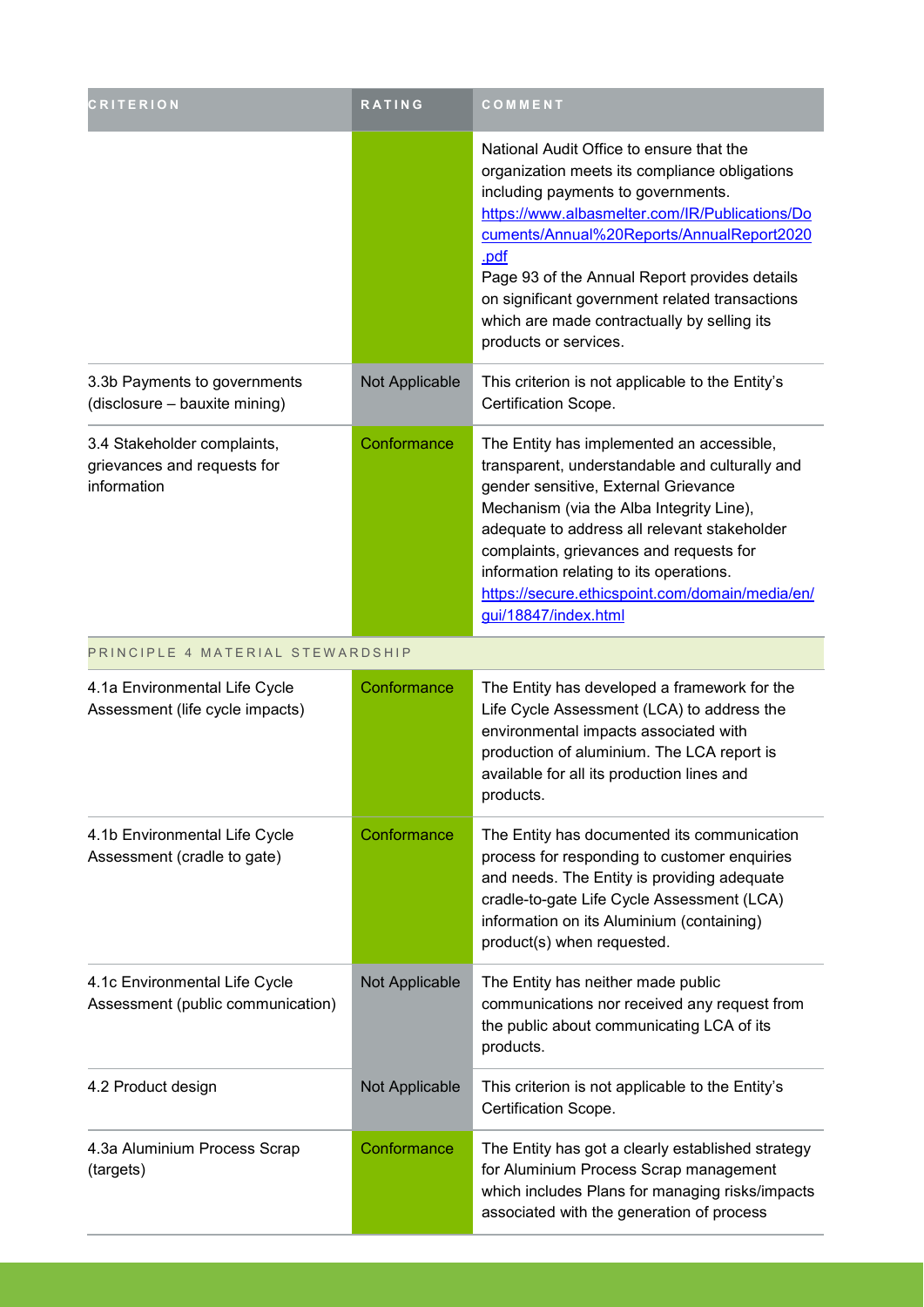| <b>CRITERION</b>                                                         | RATING                           | COMMENT                                                                                                                                                                                                                                                                                                                                                                                                                                                                                                                     |
|--------------------------------------------------------------------------|----------------------------------|-----------------------------------------------------------------------------------------------------------------------------------------------------------------------------------------------------------------------------------------------------------------------------------------------------------------------------------------------------------------------------------------------------------------------------------------------------------------------------------------------------------------------------|
|                                                                          |                                  | scraps, collection, recycling/reuse and<br>minimisation strategies. The entity recycles<br>100% of its generated aluminium process scrap.                                                                                                                                                                                                                                                                                                                                                                                   |
| 4.3b Aluminium Process Scrap (alloy<br>separation)                       | Conformance                      | The Entity has an established system of color-<br>coding hard alloy scrap and thus separating<br>Aluminium alloys and grades for recycling.                                                                                                                                                                                                                                                                                                                                                                                 |
| 4.4a Collection and recycling of<br>products at end-of-life (strategy)   | <b>Minor Non-</b><br>Conformance | The Entity has considered time bound targets<br>for receiving and recycling pre consumer scrap<br>material, however the strategy for collection and<br>recycling of products at end-of-life based on life<br>cycle analysis (LCA) outcome is yet to be<br>documented.                                                                                                                                                                                                                                                       |
| 4.4b Collection and recycling of<br>products at end-of-life (engagement) | Minor Non-<br>Conformance        | The Entity currently engages with a secondary<br>producer to collect and recycle Aluminium<br>waste. The Entity's board has approved three<br>year sponsorship to the Royal Society for the<br>Prevention of Accidents (RoSPA) Industry<br>Sector - Waste Management and Recycling<br>Award for promoting waste collection and<br>recycling within the country. The Entity<br>measures the quantity of scrap recycled in the<br>plant but they have not considered any targets<br>and plans to increase the recycling rate. |
| PRINCIPLE 5 GREENHOUSE GAS EMISSIONS                                     |                                  |                                                                                                                                                                                                                                                                                                                                                                                                                                                                                                                             |
| 5.1 Disclosure of GHG emissions<br>and energy use                        | Conformance                      | The Entity has established a consistent<br>accounting system and publicly disclosure of its<br>GHG Emissions and Energy use by source in its<br>annual Sustainability Report.<br>Refer page 21 in Sustainability Report 2019.<br>https://www.albasmelter.com/mc/Newsletters/pd<br>f/AlbaSustainabilityReport2019.pdf                                                                                                                                                                                                        |
| 5.2 GHG emissions reductions                                             | Conformance                      | The Entity has long term and short term GHG<br>reduction plans covering material sources of<br>Direct and Indirect GHG Emissions, supported<br>with reduction programs and efficiency<br>improvement programs. The Entity has<br>published time-bound GHG emissions reduction<br>targets in annual sustainability report.<br>Refer Page 21 in 2019 Annual Sustainability<br>Report.<br>https://www.albasmelter.com/mc/Newsletters/pd<br>f/AlbaSustainabilityReport2019.pdf                                                  |
| 5.3a Aluminium Smelting<br>(management system)                           | Conformance                      | The Entity is implementing a certified ISO 14001<br>based Environmental Management System<br>which has necessary processes effectively                                                                                                                                                                                                                                                                                                                                                                                      |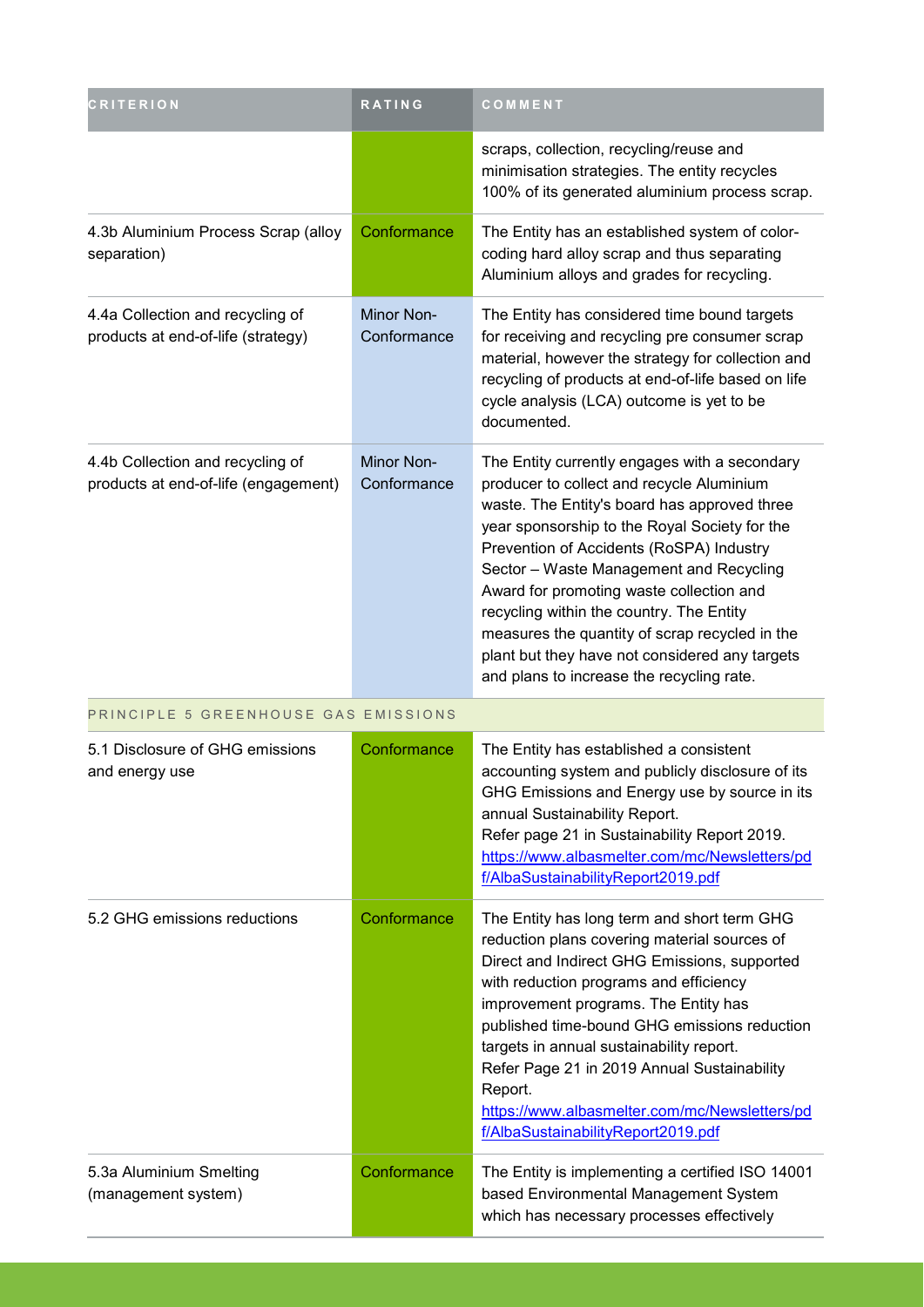| <b>RITERION</b>                                                      | RATING         | COMMENT                                                                                                                                                                                                                                                                                                                                                                         |
|----------------------------------------------------------------------|----------------|---------------------------------------------------------------------------------------------------------------------------------------------------------------------------------------------------------------------------------------------------------------------------------------------------------------------------------------------------------------------------------|
|                                                                      |                | implemented for aspects evaluation about<br>energy and emissions, and operational controls<br>needed to maintain and limit Direct GHG<br>emissions. Optimization and efficiency programs<br>are undertaken for improvement.                                                                                                                                                     |
| 5.3b Aluminium Smelting (up to and<br>including 2020)                | Conformance    | The Entity has achieved $<$ 8 tonnes CO2-eq per<br>metric tonne Aluminium in 2020 with respect to<br>Scope 1 and Scope 2 GHG emissions from the<br>production of Aluminium. The operation<br>philosophy and future plans confirm this is<br>sustainable with possibility of further reductions.                                                                                 |
| 5.3c Aluminium Smelting (after<br>2020)                              | Not Applicable | The Entity started production before 2020,<br>hence this criterion is not applicable                                                                                                                                                                                                                                                                                            |
| PRINCIPLE 6 EMISSIONS, EFFLUENTS AND WASTE                           |                |                                                                                                                                                                                                                                                                                                                                                                                 |
| 6.1 Emissions to Air                                                 | Conformance    | The Entity has established an air emissions<br>monitoring plan within its ISO 14001<br>management system in line with local<br>regulations. Emissions to air are under control<br>and found to be within compliance limits and<br>reported to the regulator on a monthly basis. Air<br>emission minimization programs are<br>implemented.                                       |
| 6.2 Discharges to Water                                              | Conformance    | The Entity has implemented systems and<br>controls to quantify and report Discharges to<br>water. The Entity has recycling its sewage<br>effluent, and minimizing discharges to sea<br>water. Refer page 24 of 2019 annual<br>sustainability report for water management<br>disclosures.<br>https://www.albasmelter.com/mc/Newsletters/pd<br>f/AlbaSustainabilityReport2019.pdf |
| 6.3a Assessment and Management<br>of Spills and Leakage (assessment) | Conformance    | The Entity has assessed environmental aspects,<br>as part of its ISO 14001:2015 implementation,<br>related to potential spills and leakages in all<br>areas and determined the operational controls<br>adequately in various Alba Code of Practices<br>which are tested periodically to evaluate their<br>effectiveness.                                                        |
| 6.3b Assessment and Management<br>of Spills and Leakage (management) | Conformance    | The Entity within its Environment Management<br>System, has established emergency procedures<br>covering management and communication of<br>spill incidents and have also determined<br>external communication requirements including<br>communication of spill incidents. Any major spill<br>incident is also reported in the Sustainability                                   |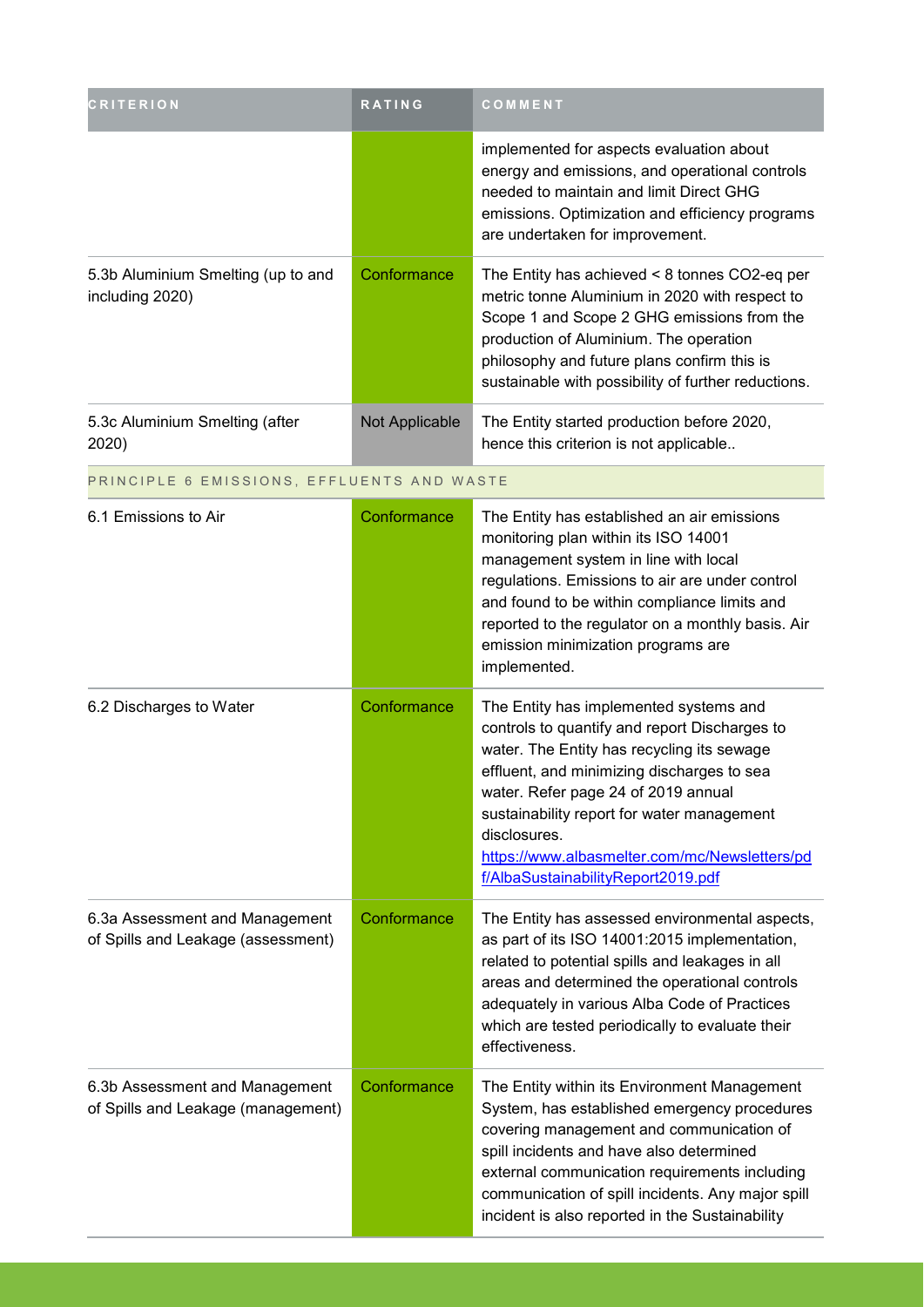| <b>CRITERION</b>                                          | <b>RATING</b>  | COMMENT                                                                                                                                                                                                                                                                                                                                                               |
|-----------------------------------------------------------|----------------|-----------------------------------------------------------------------------------------------------------------------------------------------------------------------------------------------------------------------------------------------------------------------------------------------------------------------------------------------------------------------|
|                                                           |                | Report. Risk management and maintenance<br>procedures are implemented to prevent and<br>detect these Spills and Leakage.                                                                                                                                                                                                                                              |
| 6.4a Reporting of Spills (immediate<br>disclosure)        | Conformance    | The Entity within its Environment Management<br>System, has communication processes<br>implemented for disclosing to affected parties<br>with required detail including volume, type and<br>potential impact of significant Spills immediately<br>after an incident. Compliance and Corporate<br>Social Responsible obligations related<br>processes are implemented. |
| 6.4b Reporting of Spills (regular<br>reporting)           | Conformance    | The Entity publishes annual Sustainability<br>Report wherein it reports spills if any and its<br>adverse impacts and mitigation actions. There<br>were no significant spill incidents in 2019 as per<br>Sustainability Report 2019 page 17.<br>https://www.albasmelter.com/mc/Newsletters/pd<br>f/AlbaSustainabilityReport2019.pdf                                    |
| 6.5a Waste management and<br>reporting (strategy)         | Conformance    | The Entity has established and implemented a<br>waste management strategy which is focused<br>on minimizing the generation of waste and safe<br>disposal of waste over the next 5 years following<br>the waste mitigation hierarchy. The strategy<br>covers both hazardous and non-hazardous<br>waste.                                                                |
| 6.5b Waste management and<br>reporting (disclosure)       | Conformance    | The Entity publicly discloses quantity of<br>Hazardous and Non-Hazardous Waste<br>generated including methods of disposal in their<br>annual Sustainability Report on page 27.<br>https://www.albasmelter.com/mc/Newsletters/pd<br>f/AlbaSustainabilityReport2019.pdf                                                                                                 |
| 6.6a Bauxite Residue (storage<br>construction)            | Not Applicable | This criterion is not applicable to the Entity's<br>Certification Scope.                                                                                                                                                                                                                                                                                              |
| 6.6b Bauxite Residue (integrity<br>checks and controls)   | Not Applicable | This criterion is not applicable to the Entity's<br>Certification Scope.                                                                                                                                                                                                                                                                                              |
| 6.6c Bauxite Residue (water<br>discharge)                 | Not Applicable | This criterion is not applicable to the Entity's<br>Certification Scope.                                                                                                                                                                                                                                                                                              |
| 6.6d Bauxite Residue (marine and<br>aquatic environments) | Not Applicable | This criterion is not applicable to the Entity's<br>Certification Scope.                                                                                                                                                                                                                                                                                              |
| 6.6e Bauxite Residue (start of the art<br>technologies)   | Not Applicable | This criterion is not applicable to the Entity's<br>Certification Scope.                                                                                                                                                                                                                                                                                              |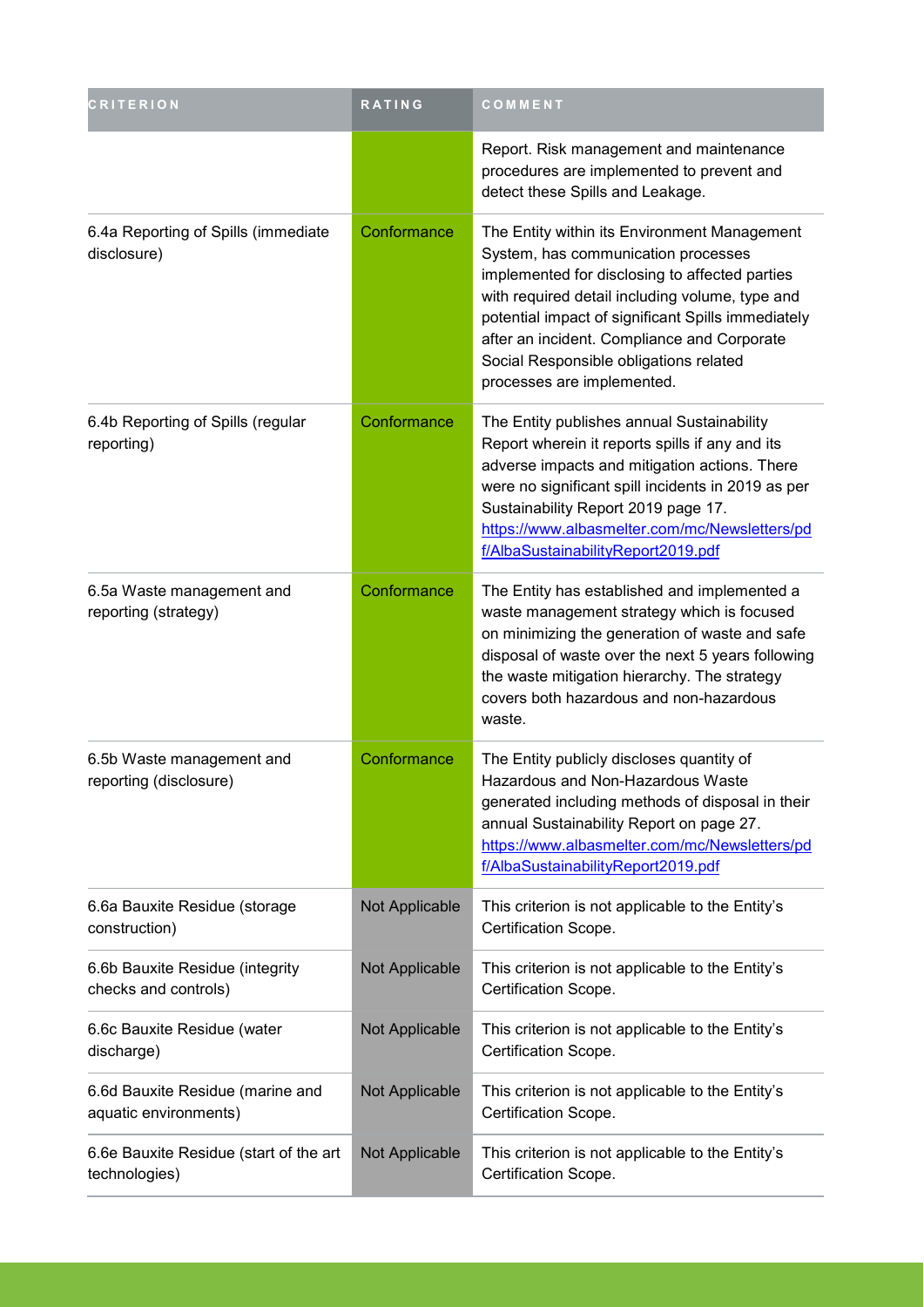| <b>CRITERION</b>                                                 | RATING                    | COMMENT                                                                                                                                                                                                                                                                                                                                                                                                                            |
|------------------------------------------------------------------|---------------------------|------------------------------------------------------------------------------------------------------------------------------------------------------------------------------------------------------------------------------------------------------------------------------------------------------------------------------------------------------------------------------------------------------------------------------------|
| 6.6f Bauxite Residue (remediation)                               | Not Applicable            | This criterion is not applicable to the Entity's<br>Certification Scope.                                                                                                                                                                                                                                                                                                                                                           |
| 6.7a Spent Pot Lining (SPL) (storage<br>and management)          | Conformance               | The Entity is currently storing SPL at SCE (local<br>Environmental Regulator) managed facility<br>under controlled conditions and controls are put<br>in place to prevent the release of SPL or<br>leachate to the environment. The Entity is<br>commissioning a purpose built warehouse in its<br>new SPL processing unit for storing and<br>managing SPL.                                                                        |
| 6.7b Spent Pot Lining (SPL)<br>(recovery and recycling)          | Minor Non-<br>Conformance | The Entity is commissioning a new SPL<br>treatment plant for recovery and recycling of<br>carbon and refractory materials, while the SPL is<br>currently stored in controlled conditions.                                                                                                                                                                                                                                          |
| 6.7c Spent Pot Lining (SPL)<br>(Untreated SPL)                   | Conformance               | The Entity currently stores the untreated SPL at<br>the SCE (local Environmental Regulator)<br>approved landfill facility with all required controls<br>to prevent all the potential environmental<br>impacts identified through ESIA. Besides, the<br>Entity is also in the process of establishing SPL<br>treatment plant, which would be commissioned<br>soon.                                                                  |
| 6.7d Spent Pot Lining (SPL) (review<br>of alternatives)          | Conformance               | The Entity has approved SPL treatment project<br>next to the Entity's complex thus demonstrating<br>the process of reviewing alternative options to<br>landfilling of SPL.                                                                                                                                                                                                                                                         |
| 6.7e Spent Pot Lining (SPL) (marine<br>and aquatic environments) | Conformance               | The Entity does not discharge SPL to marine or<br>aquatic environments.                                                                                                                                                                                                                                                                                                                                                            |
| 6.8a Dross (recovery)                                            | Conformance               | The Entity aims to maximize dross and dross<br>residue recovery and has established a long<br>term contract with a third party dross processing<br>company who is operating the dross processing<br>facility next to cast house. Recovered metal is<br>taken back into cast house while the depleted<br>dross is taken by the contractor to process<br>further manufacturing value-added product as<br>feed to various industries. |
| 6.8b Dross (recycling)                                           | Conformance               | The Entity through its dross processing<br>contractor, processes dross residues further and<br>convert to materials that are used as feed in<br>other applications thus maximizing recycling of<br>dross residue.                                                                                                                                                                                                                  |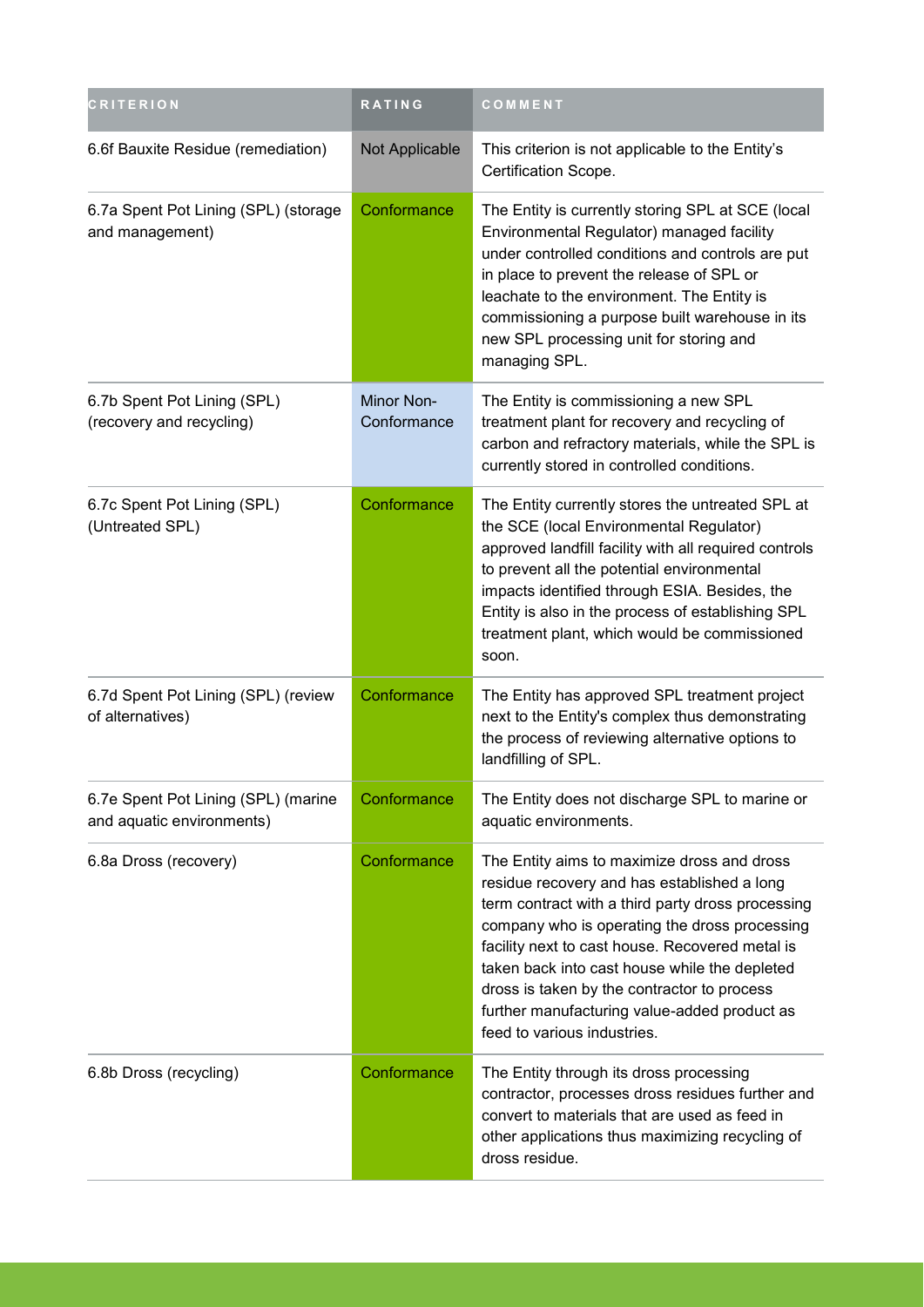| <b>CRITERION</b>                            | <b>RATING</b>  | COMMENT                                                                                                                                                                                                                                                                                                                                                                                      |
|---------------------------------------------|----------------|----------------------------------------------------------------------------------------------------------------------------------------------------------------------------------------------------------------------------------------------------------------------------------------------------------------------------------------------------------------------------------------------|
| 6.8c Dross (review of alternatives)         | Not Applicable | The Entity does not landfill Dross residue hence<br>the criterion does not apply. The Dross residue<br>are converted to value added materials as input<br>material to steel industry and the Entity is<br>constantly reviewing other uses of Dross residue<br>through its recycling partner TAHA.                                                                                            |
| PRINCIPLE 7 WATER STEWARDSHIP               |                |                                                                                                                                                                                                                                                                                                                                                                                              |
| 7.1a Water assessment (mapping)             | Conformance    | The Entity has mapped its water resources<br>through impact assessments and in its<br>Environment Management System. Withdrawal<br>from different types and sources are accounted<br>and reported internally and externally.                                                                                                                                                                 |
| 7.1b Water assessment (risk<br>assessment)  | Conformance    | The Entity has assessed water related risk in the<br><b>Environmental and Social Impact Assessment</b><br>(ESIA) and the Supplementary ESIA report for<br>the Line 6 Project. Area of Influence is<br>considered in drawing and discharging seawater<br>in desalination, considering seawater discharges<br>and withdrawals by other organizations within<br>the Entity's Area of Influence. |
| 7.2a Water management<br>(management plans) | Not Applicable | The Entity has assessed water use and<br>discharge as low material risk in the ESIA report<br>and hence water management plan with time<br>bound target is not applicable.                                                                                                                                                                                                                   |
| 7.2b Water management<br>(monitoring)       | Not Applicable | The Entity has assessed water use and<br>discharge as low material risk in the ESIA report<br>and hence water management plan and its<br>monitoring are not applicable.                                                                                                                                                                                                                      |
| 7.3 Disclosure of water usage and<br>risks  | Conformance    | The Entity reports and discloses its water<br>withdrawal and use in its annual Sustainability<br>Report (refer page 24, in 2019 sustainability<br>report) covering calciner and smelter plants.<br>Materiality Assessment covering water related<br>risks are also included in the report.<br>https://www.albasmelter.com/mc/Newsletters/pd<br>f/AlbaSustainabilityReport2019.pdf            |
| PRINCIPLE 8 BIODIVERSITY                    |                |                                                                                                                                                                                                                                                                                                                                                                                              |
| 8.1 Biodiversity assessment                 | Conformance    | The Entity has assessed the biodiversity impact<br>as part of ESIA study for the Line 6 & Calciner<br>project. The Area of influence considered is<br>Entity's Aluminium production facility (Reduction<br>lines and Cast house), Associated facility<br>(Carbon plant, Calciner plant, Power plant etc.)<br>and Project activity (Line 6 Expansion Project,                                 |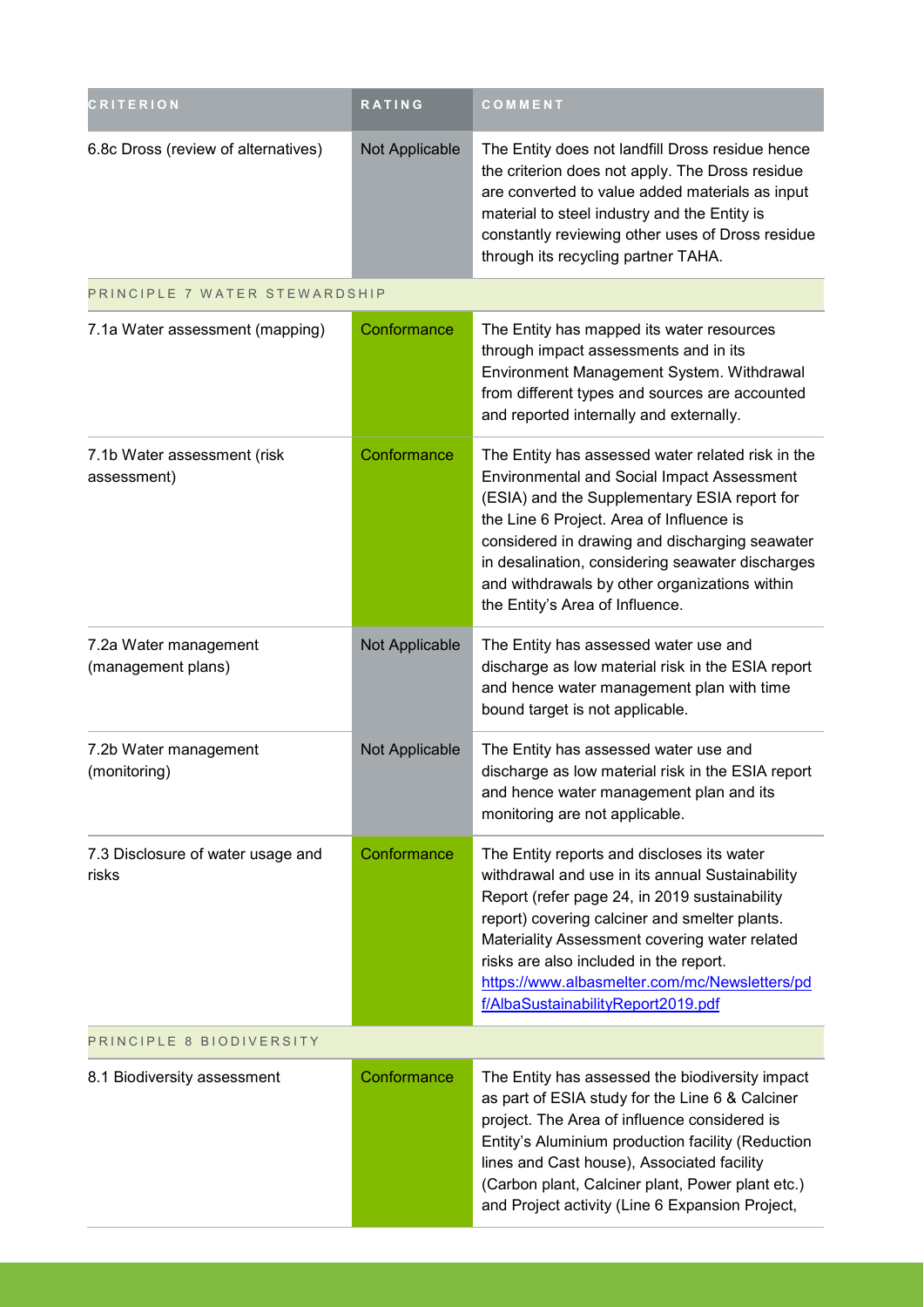| <b>CRITERION</b>                                                                          | RATING                           | COMMENT                                                                                                                                                                                                                                                                                                                                                                                                                                                                   |
|-------------------------------------------------------------------------------------------|----------------------------------|---------------------------------------------------------------------------------------------------------------------------------------------------------------------------------------------------------------------------------------------------------------------------------------------------------------------------------------------------------------------------------------------------------------------------------------------------------------------------|
|                                                                                           |                                  | Calciner project etc.). Line 6 project included the<br>Potline 6 site, PS5 site, Alba Marine Terminal<br>and the Construction Laydown Area (CLA). No<br>significant biodiversity impacts were identified in<br>both the project ESIA reports.                                                                                                                                                                                                                             |
| 8.2a Biodiversity management<br>(biodiversity action plans)                               | Not Applicable                   | The Entity has undertaken an Environment and<br>Social Impact Assessment (ESIA) for the Line 6<br>Expansion Project and for port up- gradation<br>project. Biodiversity is not identified as a<br>material aspect in the ESIA report for both the<br>projects. The Entity has included materiality<br>assessment in the annual Sustainability Report<br>and biodiversity is not identified as a material<br>aspect. Biodiversity action plan is hence not<br>needed.      |
| 8.2b Biodiversity management<br>(consultation and mitigation<br>hierarchy)                | Not Applicable                   | The Entity has undertaken an Environment and<br>Social Impact assessment (ESIA) for the Line 6<br><b>Expansion Project and for Port Upgradation</b><br>Project. Biodiversity is not identified as a<br>material aspect in the ESIA report for both the<br>projects. The Entity has included materiality<br>assessment in the annual Sustainability Report<br>and biodiversity is not identified as a material<br>aspect. Biodiversity action plan is hence not<br>needed. |
| 8.2c Biodiversity management<br>(reporting)                                               | Not Applicable                   | The Entity's Environment and Social Impact<br>assessment (ESIA) report for Line 6 & Port<br>Upgradation Project is uploaded on entity's<br>website which includes biodiversity assessment<br>as well. Biodiversity impacts are not identified as<br>significant for the Entity.<br>Sustainability Report 2019 did not identify<br>biodiversity as material risk and hence there is<br>no biodiversity action plan and hence no<br>reporting on its outcome.               |
| 8.3 Alien Species                                                                         | <b>Minor Non-</b><br>Conformance | The Entity implements the control related to<br>preventing the discharge of ballast water into the<br>sea while vessels are at anchorage to prevent<br>introduction of any alien species, however they<br>have not documented the due diligence<br>identifying the introduction of alien species<br>through other potential routes and to take<br>suitable actions to mitigate the risk.                                                                                  |
| 8.4a Commitment to "No Go" in<br>World Heritage properties<br>(exploration and new mines) | Not Applicable                   | This criterion is not applicable to the Entity's<br>Certification Scope.                                                                                                                                                                                                                                                                                                                                                                                                  |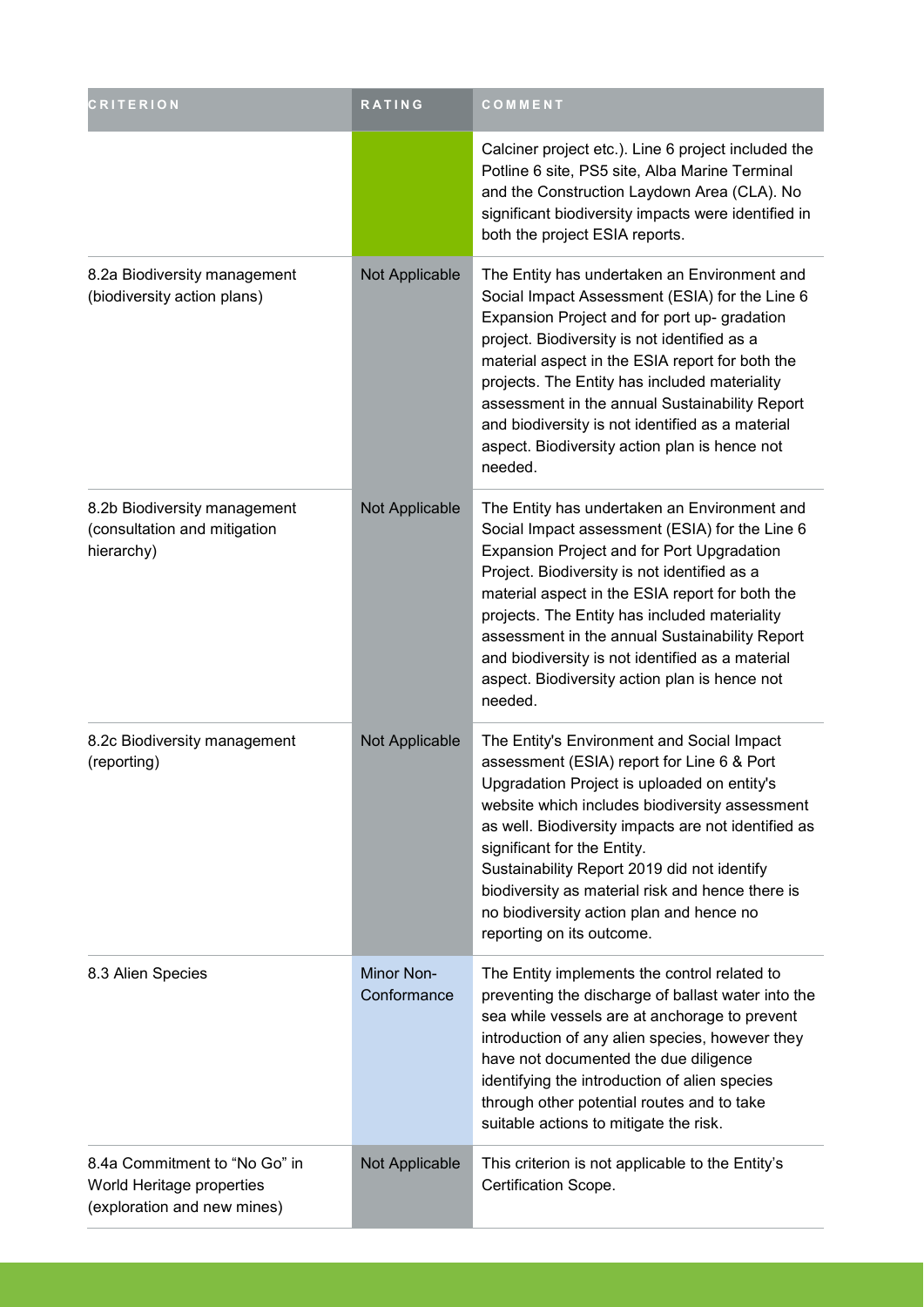| <b>CRITERION</b>                                                                    | RATING         | COMMENT                                                                                                                                                                                                                                                                                                                  |
|-------------------------------------------------------------------------------------|----------------|--------------------------------------------------------------------------------------------------------------------------------------------------------------------------------------------------------------------------------------------------------------------------------------------------------------------------|
| 8.4b Commitment to "No Go" in<br>World Heritage properties (existing<br>operations) | Not Applicable | This criterion is not applicable to the Entity's<br>Certification Scope.                                                                                                                                                                                                                                                 |
| 8.5a Mine rehabilitation (best<br>available techniques)                             | Not Applicable | This criterion is not applicable to the Entity's<br>Certification Scope.                                                                                                                                                                                                                                                 |
| 8.5b Mine rehabilitation (financial<br>provisions)                                  | Not Applicable | This criterion is not applicable to the Entity's<br>Certification Scope.                                                                                                                                                                                                                                                 |
| PRINCIPLE 9 HUMAN RIGHTS                                                            |                |                                                                                                                                                                                                                                                                                                                          |
| 9.1a Human Rights Due Diligence<br>(policy)                                         | Conformance    | The Entity has a documented Social<br>Management Policy which provides commitment<br>to respect human rights. The policy is<br>communicated to all personnel and implemented<br>through formal process of risk assessment.                                                                                               |
| 9.1b Human Rights Due Diligence<br>(process)                                        | Conformance    | The Entity has documented the process of<br>conducting social risk assessment in the social<br>management system manual. The Entity has<br>conducted Supplementary ESIA study for Line 6<br>and Calciner project which included Social<br>Impact Assessment on Human Rights to meet<br>IFC performance standards.        |
| 9.1c Human Rights Due Diligence<br>(remediation)                                    | Conformance    | The Entity has various means to report Human<br>Rights violation cases such as grievance<br>handling system, labour unions, Integrity Line<br>etc. but no Human Rights violation case has<br>been reported till date requiring remediation<br>plan.                                                                      |
| 9.2 Women's Rights                                                                  | Conformance    | The Entity has established various HR policies<br>and procedures referred in the social<br>management system manual which provides the<br>commitment to prevent discrimination against<br>women including commitment to the UN<br>Convention on the Elimination of all Forms of<br>Discrimination Against Women (CEDAW). |
| 9.3 Indigenous Peoples                                                              | Not Applicable | The criterion is not applicable as there is no<br>presence of Indigenous People or their lands,<br>territories and resources.                                                                                                                                                                                            |
| 9.4 Free, Prior, and Informed<br>Consent (FPIC)                                     | Not Applicable | The element is not applicable as there is no<br>presence of Indigenous People or their land,<br>territory and resources.                                                                                                                                                                                                 |
| 9.5 Cultural and sacred heritage                                                    | Not Applicable | The Entity is based in a dedicated industrial<br>area. The land for the new projects is allocated<br>by the government. There is no data or                                                                                                                                                                              |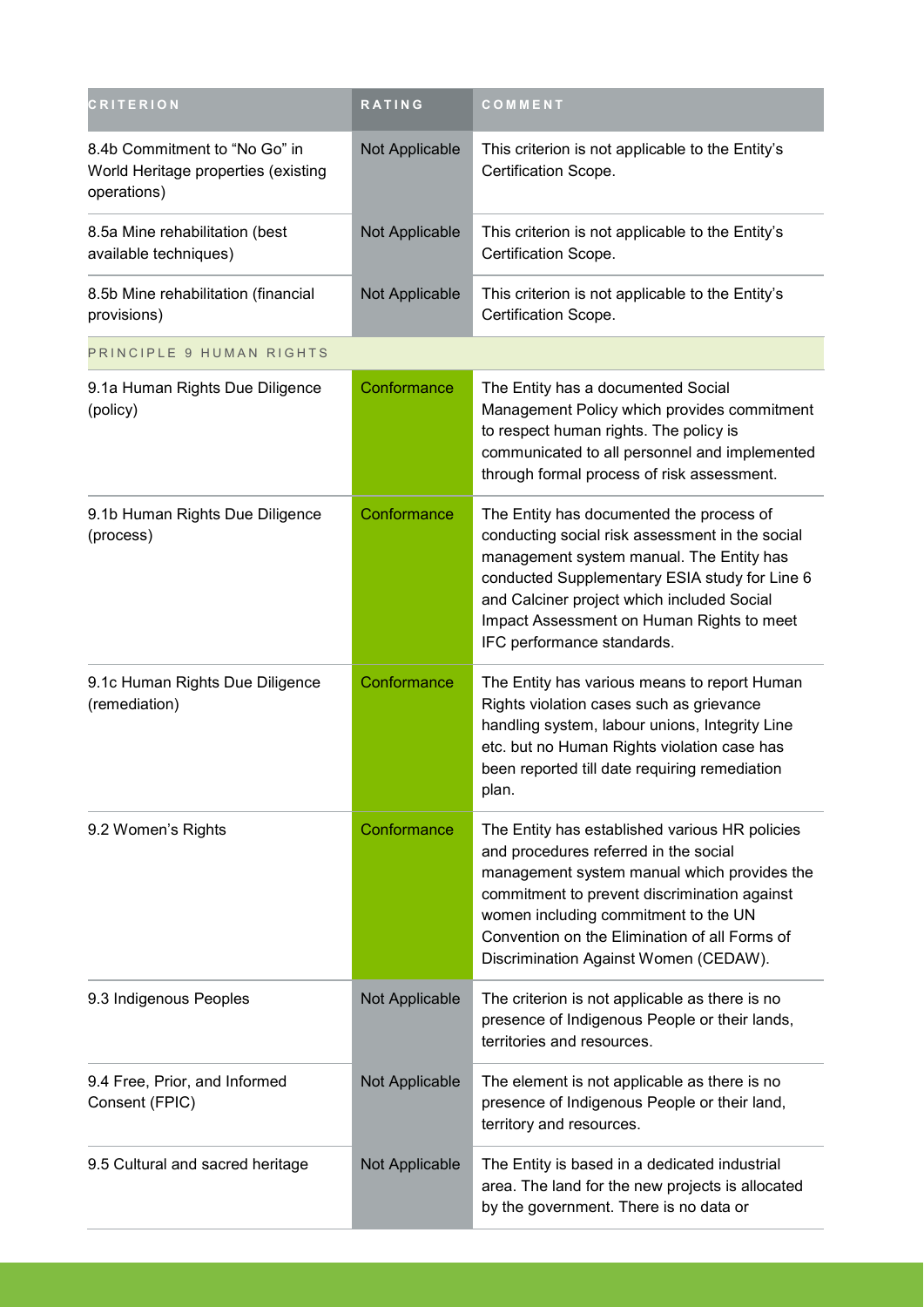| <b>CRITERION</b>                                 | RATING         | COMMENT                                                                                                                                                                                                                                                                                                                                                                                                                                                                                                                           |
|--------------------------------------------------|----------------|-----------------------------------------------------------------------------------------------------------------------------------------------------------------------------------------------------------------------------------------------------------------------------------------------------------------------------------------------------------------------------------------------------------------------------------------------------------------------------------------------------------------------------------|
|                                                  |                | information in ESIA that shows applicability of<br>sacred or cultural heritage sites and values<br>within the Entity's Area of Influence.                                                                                                                                                                                                                                                                                                                                                                                         |
| 9.6a Resettlements (avoid or<br>minimise)        | Not Applicable | The criterion is not applicable as the Entity is in<br>the industrial area and the land for expansion is<br>provided by the government. Hence, there is no<br>resettlement needed.                                                                                                                                                                                                                                                                                                                                                |
| 9.6b Resettlements (where<br>unavoidable)        | Not Applicable | The Entity has not displaced any person due to<br>its new project and hence the element of<br>resettlement is not applicable. The Entity is<br>based in an industrial area and the land for new<br>project is allocated by the government.                                                                                                                                                                                                                                                                                        |
| 9.7a Local Communities (rights and<br>interests) | Conformance    | The Entity has a process of conducting<br><b>Environment and Social Impact Assessment</b><br>(ESIA) and developing Community engagement<br>plans for any new project to ensure that any<br>adverse impact on the rights and interests of<br>local communities are identified and mitigated.                                                                                                                                                                                                                                       |
| 9.7b Local Communities (impacts)                 | Conformance    | The Entity has conducted the Environment and<br>Social Impact Assessment (ESIA) for various<br>projects to determine and mitigate the impacts<br>on local community during construction and<br>operational phase. The mitigation actions as<br>identified in ESIA report for Line 6 Expansion<br>Project and Calciner project were well<br>implemented to protect the rights and interests<br>of stakeholders in the area of influence<br>Stakeholder engagement plans were developed<br>and implemented for both these projects. |
| 9.7c Local Communities (livelihoods)             | Conformance    | The Entity has developed and implemented<br>stakeholder engagement plan for its new<br>projects to engage with its stakeholders<br>including local communities. The plan has<br>included the mitigation actions to address the<br>adverse impacts on its stakeholders.                                                                                                                                                                                                                                                            |
| 9.8 Conflict-Affected and High-Risk<br>Areas     | Conformance    | The Entity has established a Code of Conduct<br>and Sponsorship donation and Corporate Social<br>Responsibility (CSR) policy which is well<br>communicated and implemented to prevent<br>contributing to armed conflict or human rights<br>abuses in conflict-affected and high-risk areas<br>either directly or through supply chain.                                                                                                                                                                                            |
| 9.9 Security practice                            | Conformance    | The Entity has established detailed security<br>procedure and provides trainings to its security                                                                                                                                                                                                                                                                                                                                                                                                                                  |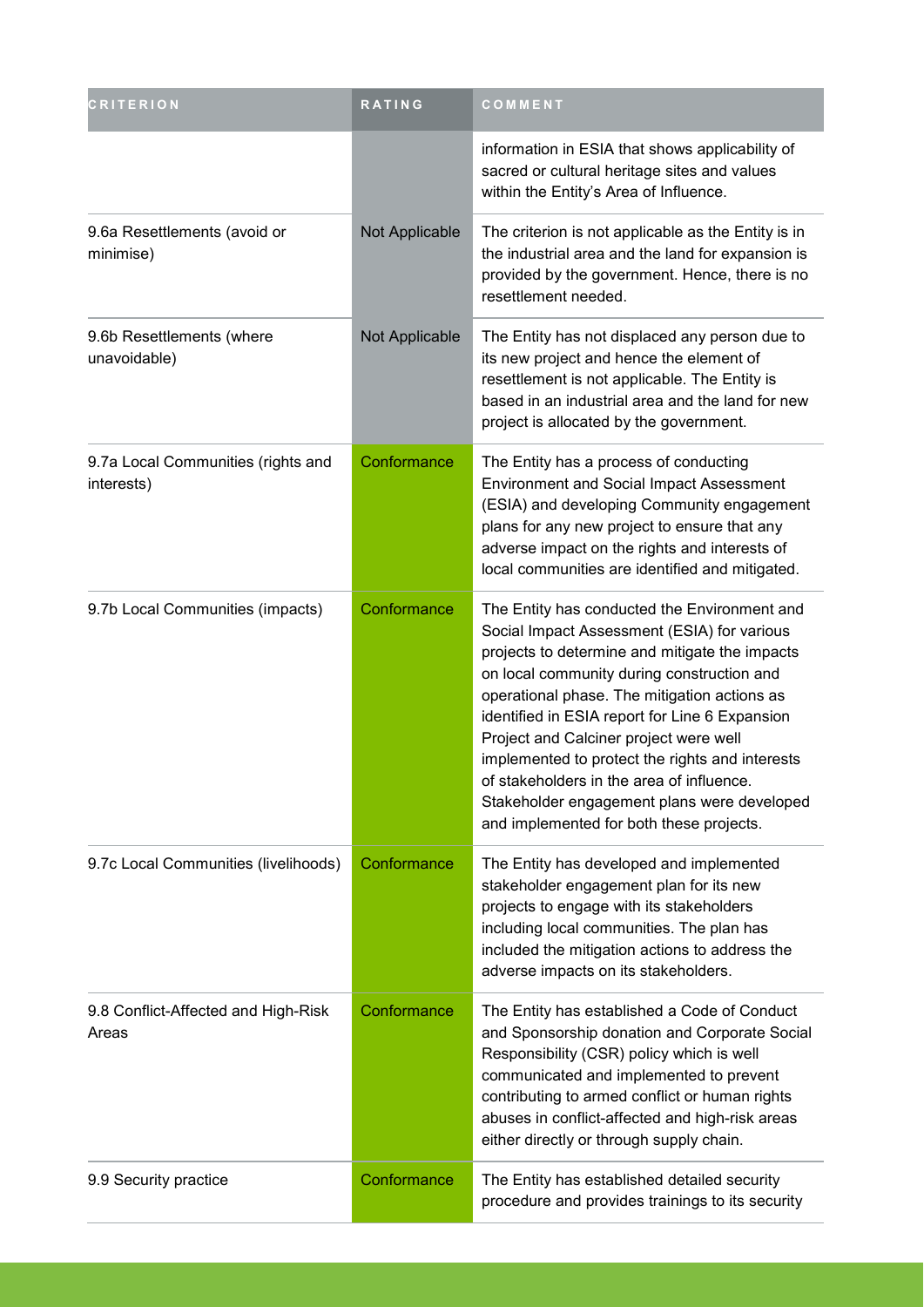| <b>CRITERION</b>                                                                                      | <b>RATING</b>  | COMMENT                                                                                                                                                                                                                          |
|-------------------------------------------------------------------------------------------------------|----------------|----------------------------------------------------------------------------------------------------------------------------------------------------------------------------------------------------------------------------------|
|                                                                                                       |                | staff upon joining and periodically on various<br>topics including respecting human rights.                                                                                                                                      |
| PRINCIPLE 10 LABOUR RIGHTS                                                                            |                |                                                                                                                                                                                                                                  |
| 10.1a Freedom of Association and<br><b>Right to Collective Bargaining</b><br>(freedom of association) | Conformance    | The Entity respects the rights of workers to<br>associate freely in line with Bahrain Labour Law<br>and with the ILO Conventions C87 and C98.<br>There are two Labour Unions formed in the<br>Entity.                            |
| 10.1b Freedom of Association and<br><b>Right to Collective Bargaining</b><br>(collective bargaining)  | Conformance    | The Entity has two trade unions and workers are<br>free to join any union. It has established Alba<br>Committee policy 3-42 to engage with each of<br>the union leaders on biweekly basis to discuss<br>on common social issues. |
| 10.1c Freedom of Association and<br><b>Right to Collective Bargaining</b><br>(alternative means)      | Not Applicable | The Entity has two Labour Unions in the Alba<br>plant as Bahrain Labour Law does not restrict<br>the rights of workers to form unions; hence, this<br>criterion is not applicable.                                               |
| 10.2a Child Labour (minimum age)                                                                      | Conformance    | The Entity has demonstrated effective controls<br>to ensure the minimum age of workers working<br>in the organization is greater than 18 years.                                                                                  |
| 10.2b Child Labour (hazardous)                                                                        | Conformance    | The Entity has demonstrated effective controls<br>to ensure the minimum age of workers working<br>in the organization is greater than 18 years.                                                                                  |
| 10.2c Child Labour (worst forms)                                                                      | Conformance    | The Entity has demonstrated effective controls<br>to ensure the minimum age of workers working<br>in the organization is greater than 18 years.                                                                                  |
| 10.3a Forced Labour (human<br>trafficking)                                                            | Conformance    | The Entity has established a social management<br>system to prevent any kind of forced labour<br>including engagement in or supporting human<br>trafficking either directly or through recruitment<br>agencies.                  |
| 10.3b Forced Labour (deposits, fees,<br>advances)                                                     | Conformance    | The Entity has well-established Recruitment<br>Policy, which ensures that any form of deposit,<br>recruitment fee is not taken from its employees<br>either directly or through recruitment agencies.                            |
| 10.3c Forced Labour (migrant<br>workers)                                                              | Conformance    | The Entity has well-established Recruitment<br>Policy which ensures that any form of deposit,<br>recruitment fee is not taken from its employees<br>including expatriates either directly or through<br>recruitment agencies.    |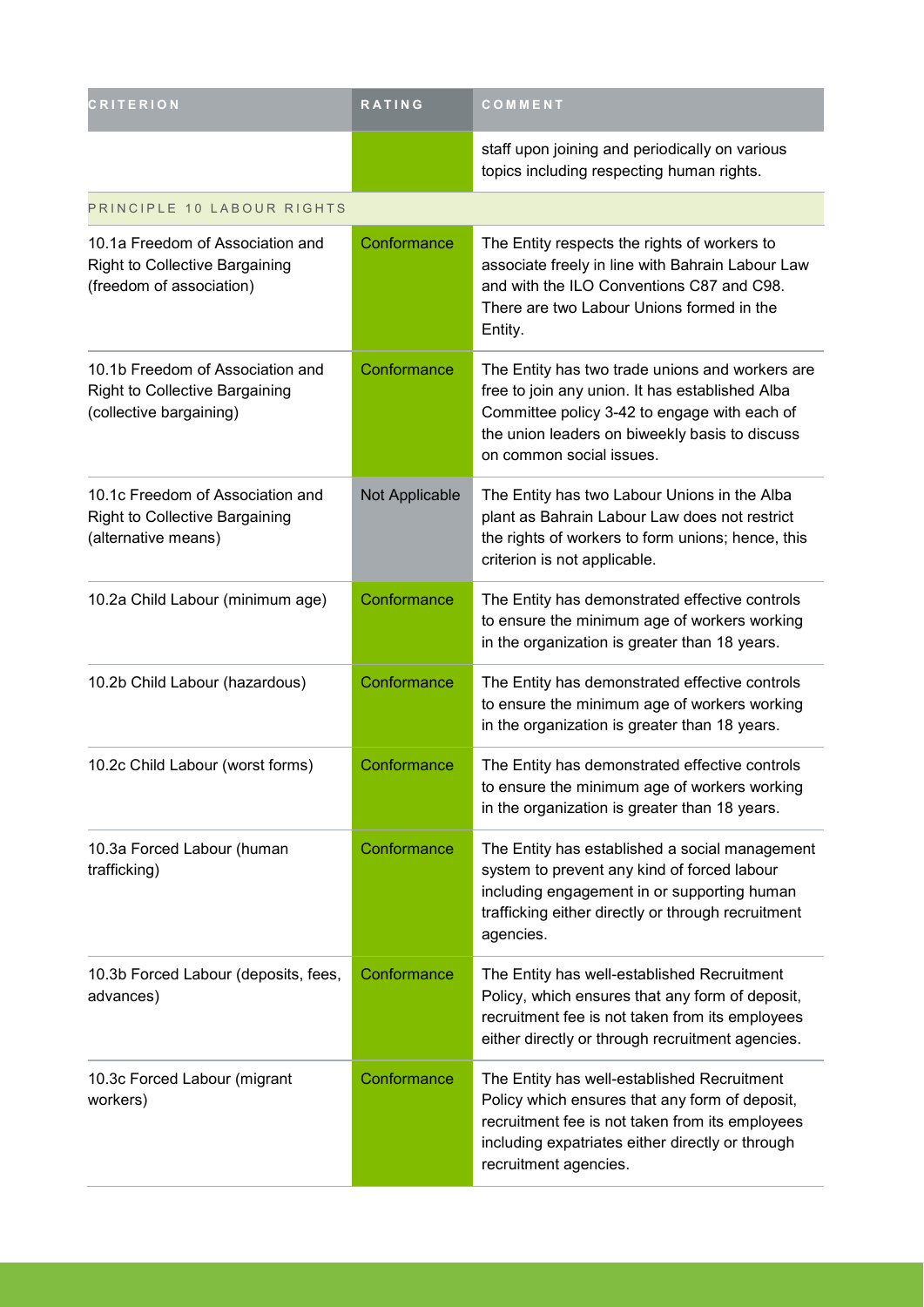| <b>CRITERION</b>                                                             | RATING      | COMMENT                                                                                                                                                                                                                                                                                                                                             |
|------------------------------------------------------------------------------|-------------|-----------------------------------------------------------------------------------------------------------------------------------------------------------------------------------------------------------------------------------------------------------------------------------------------------------------------------------------------------|
| 10.3d Forced Labour (debt bondage)                                           | Conformance | The Entity has well-defined Policy on Housing<br>Loan and it does not hold workers in debt<br>bondage or force them to work in order to pay<br>off a debt.                                                                                                                                                                                          |
| 10.3e Forced Labour (freedom of<br>movement)                                 | Conformance | The Entity has policies and practices which<br>allow freedom of movement of workers in the<br>workplace. There is no on-site housing.                                                                                                                                                                                                               |
| 10.3f Forced Labour (retention of<br>identity papers, permits, certificates) | Conformance | The Entity does not retain any original identity<br>papers, work permits, travel documents or<br>training certificates of its workers.                                                                                                                                                                                                              |
| 10.3g Forced Labour (freedom to<br>terminate employment)                     | Conformance | The Entity has well-defined policy which allows<br>workers to terminate their employment contracts<br>freely.                                                                                                                                                                                                                                       |
| 10.4 Non-Discrimination                                                      | Conformance | The Entity has various Human Resource (HR)<br>policies and controls in place to avoid<br>discrimination practices in all forms of business<br>conduct. The Entity has a dedicated Integrity<br>Line for reporting any such case anonymously.<br>No case of discrimination has been reported<br>until recently.                                      |
| 10.5 Communication and<br>engagement                                         | Conformance | The Entity has created a culture of open<br>communication and direct engagement with<br>workers and their representatives through<br>various committees such as SHE Committee,<br>Welfare Committee, Bi-weekly Committee,<br>Executive Committee, Medical Rehab<br>Committee. The roles of each Committee are<br>established in detailed procedure. |
| 10.6 Disciplinary practices                                                  | Conformance | The Entity has defined disciplinary action policy<br>in accordance with Bahrain Labour Law.<br>Training is provided regarding this policy to<br>everyone upon joining and subsequently<br>through Know Your Human Resource (HR)<br>campaigns. Disciplinary actions are<br>implemented in line with the procedure in an<br>impartial manner.         |
| 10.7a Remuneration (living wage)                                             | Conformance | The Entity has defined its Salary and Allowance<br>policy which respects the rights of workers to a<br>living wage and ensure that wages paid for a<br>normal working week meets industry minimum<br>standard and is sufficient to meet basic needs of<br>workers with some discretionary income.                                                   |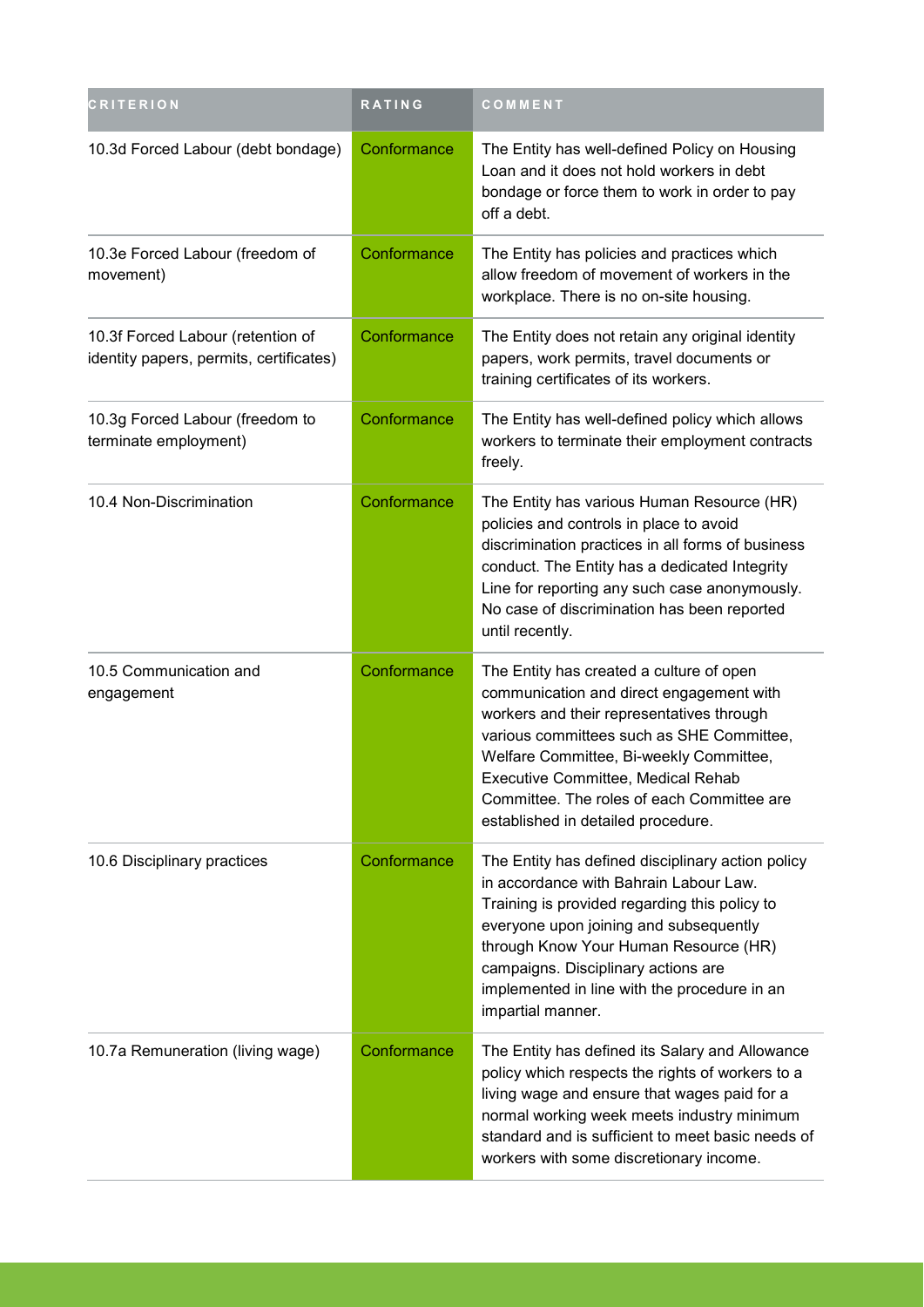| <b>CRITERION</b>                                                                        | <b>RATING</b> | COMMENT                                                                                                                                                                                                                                                                                                                                                                                                                                                                                              |
|-----------------------------------------------------------------------------------------|---------------|------------------------------------------------------------------------------------------------------------------------------------------------------------------------------------------------------------------------------------------------------------------------------------------------------------------------------------------------------------------------------------------------------------------------------------------------------------------------------------------------------|
| 10.7b Remuneration (method of<br>payment)                                               | Conformance   | The Entity pays wages on a monthly basis by<br>crediting the same to the employee account and<br>provides the wage slip for the same.                                                                                                                                                                                                                                                                                                                                                                |
| 10.8 Working Time                                                                       | Conformance   | The Entity has a documented and implemented<br>policy on working hours and overtime hours.<br>The Entity regularly monitors the total working<br>hours of each employee to ensure it is as per<br>Bahrain labour law.                                                                                                                                                                                                                                                                                |
| PRINCIPLE 11 OCCUPATIONAL HEALTH AND SAFETY                                             |               |                                                                                                                                                                                                                                                                                                                                                                                                                                                                                                      |
| 11.1a Occupational Health and<br>Safety (OH&S) Policy (policy)                          | Conformance   | The Entity has effectively documented,<br>controlled, implemented and communicated the<br>SHE Policy to all relevant stakeholders. The<br>Policy is reviewed by the Entity at planned<br>intervals to ensure the continuing suitability and<br>effectiveness. The policy is endorsed by the<br>CEO. The resource requirements for the<br>effective implementation of the Policy is<br>systematically identified and provided.<br>https://www.albasmelter.com/investments/Pdf/S<br>afety%20Policy.pdf |
| 11.1b Occupational Health and<br>Safety (OH&S) Policy (workers and<br>visitors)         | Conformance   | The Entity has very well applied the SHE Policy<br>and procedures to all workers including<br>contractors and visitors present in any area or<br>activities under the Entity's control.                                                                                                                                                                                                                                                                                                              |
| 11.1c Occupational Health and<br>Safety (OH&S) Policy (applicable<br>law and standards) | Conformance   | The Entity has established SHE policy which<br>includes commitment to comply with all relevant<br>local and international regulations related<br>workers' health and safety. The Entity maintains<br>an accredited certification to ISO45001:2018.<br>https://www.albasmelter.com/investments/Pdf/O<br><b>HSAS18001.pdf</b>                                                                                                                                                                          |
| 11.1d Occupational Health and<br>Safety (OH&S) Policy (right to stop<br>unsafe work)    | Conformance   | The Entity has established SHE Policy which<br>includes a statement that workers have the right<br>to understand the hazards and safe practices for<br>their work and the authority to refuse or stop<br>unsafe work.                                                                                                                                                                                                                                                                                |
| 11.2 OH&S Management System                                                             | Conformance   | The Entity maintains ISO 45001:2018<br>certifications which is subjected to periodic<br>audits by an independent accredited certification<br>body.<br>https://www.albasmelter.com/investments/Pdf/O<br><b>HSAS18001.pdf</b>                                                                                                                                                                                                                                                                          |
| 11.3 Employee engagement on<br>health and safety                                        | Conformance   | The Entity provides workers with various<br>mechanisms such as SHE Committee and                                                                                                                                                                                                                                                                                                                                                                                                                     |